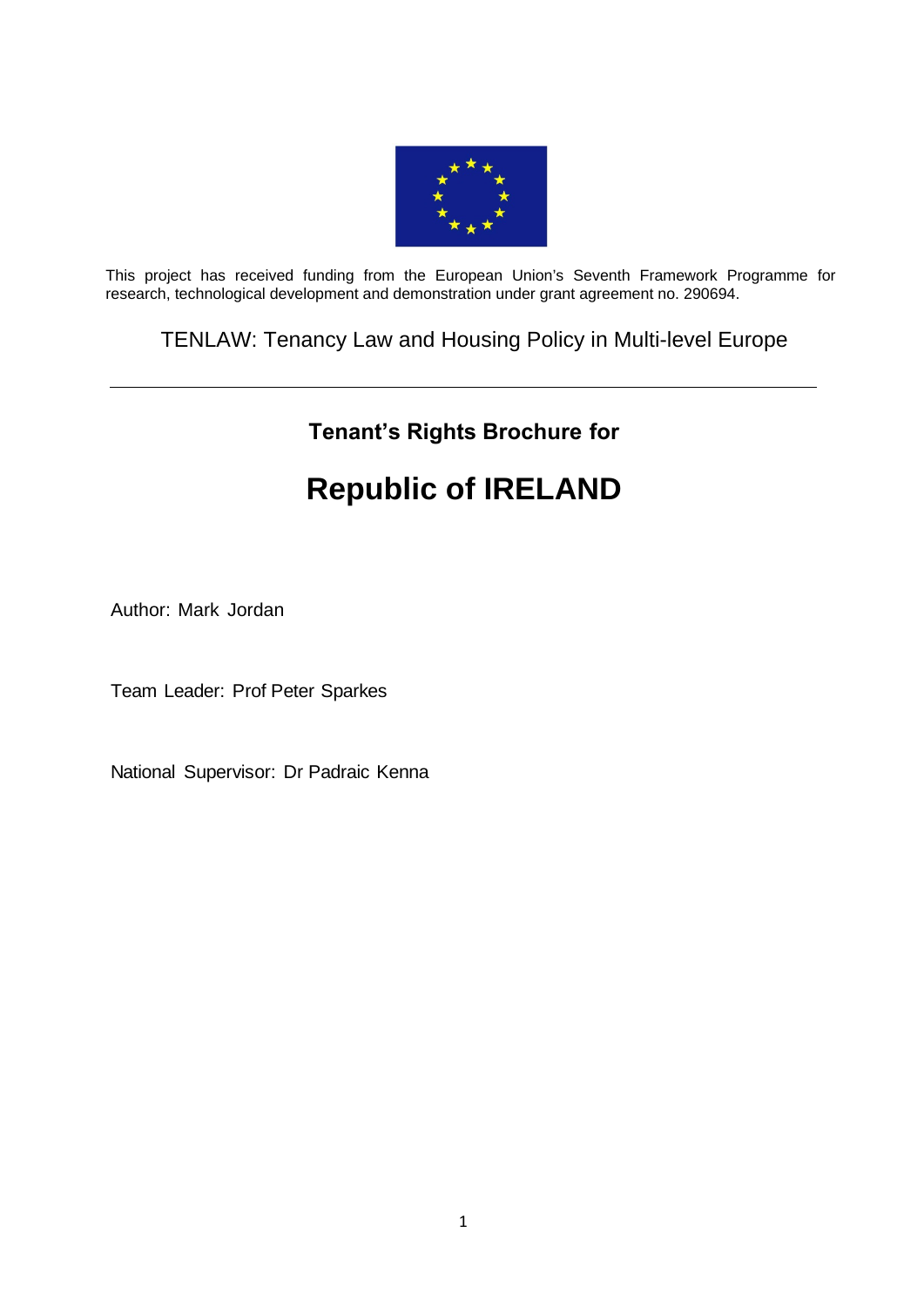# Tenant's Rights Brochure

# **IRELAND**

Mark Jordan

# **Table of Contents**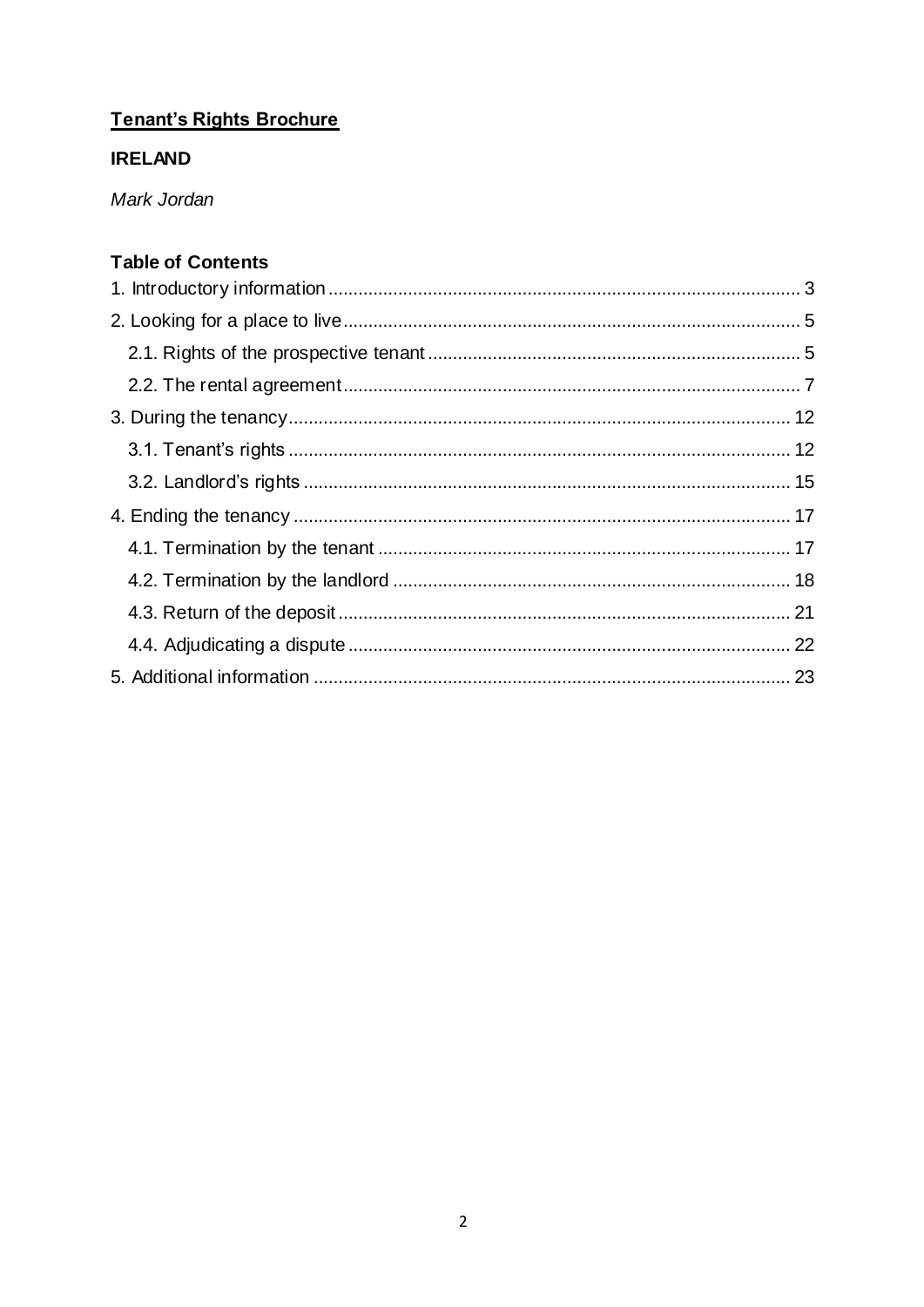# <span id="page-2-0"></span>**1. Introductory information**

- Give a very brief introduction on the national rental market
	- o Current supply and demand situation

The housing market in Ireland is dominated by owner occupied dwellings (70%), slightly below the EU average 71%. Both the number and proportionate share of owner occupied dwellings increased steadily throughout the twentieth century and continuing until the 1990s. Since then the number has increased albeit at a weaker pace, as the number and proportionate share of private rented dwellings began to increase at a small but consistent pace. This trend accelerated sharply during the late 2000s when the private rented sector began to record rapid growth, increasing in size by about 50% from 2006 to 2011.

The rented sector falls into three components:

| Renting without a public task<br>Private renting              |                   | 18.5% (305,000)       |
|---------------------------------------------------------------|-------------------|-----------------------|
| 'Social' renting/renting with a public task<br>consisting of: | 9%                | (143,000)             |
| Local authorities (public)<br>Housing associations (social)   | $(7.8\%)$<br>(1%) | (129,000)<br>(14,000) |

The private rental sector caters for a diverse range of groups including students, young professionals, migrants and elderly persons. However, the sector also caters for many lower income households, with over a third of private renters relying on income support to pay their rent. Partly this may be attributed to the inadequate social housing stock which has resulted in long waiting lists for the allocation of public/social housing (with waiting times of over two year common).

During the 1990s and 2000s there was a general oversupply of housing and in the wake of the housing market collapse in 2007 there followed steep declines in rents. However since late 2013 and continuing into 2014, there have been increases in rents. This has been driven primarily by increases in urban areas, particularly in Dublin. With regard to regulation, the private rented sector is regulated by the Residential Tenancies Act 2004 while the social rented sector remains largely unregulated.

- o Main current problems of the national rental market from the perspective of tenants
- gross under supply of public/social housing and associated long waiting times;
- strong demand for private rented accommodation;
- rising rents;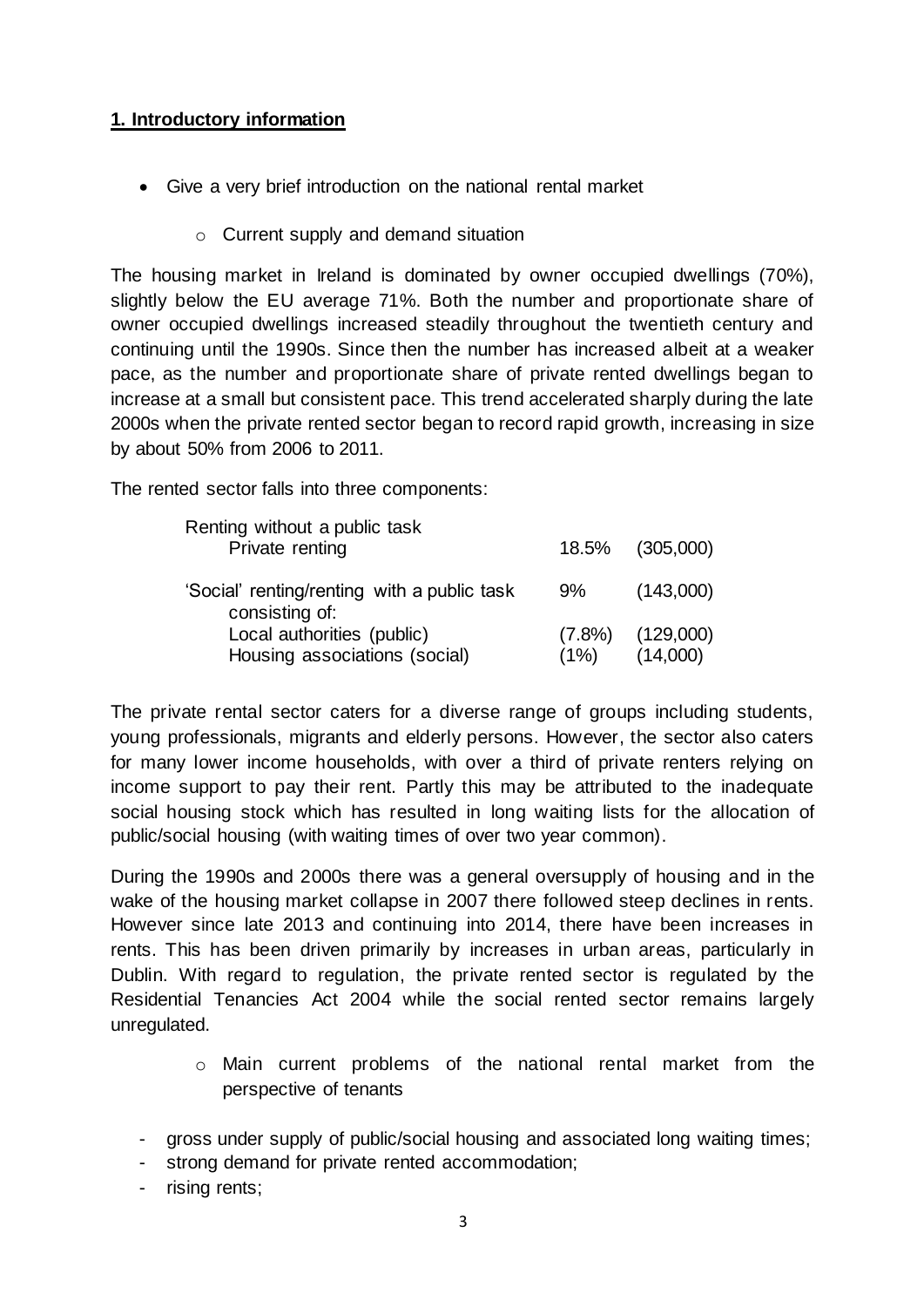- lack of social sector security
- poor condition of rental properties;
- rent arrears;
- anti-social behaviour; and
- disputes about the return of deposits.
- -
- o Significance of different forms of rental tenure

The rights of both landlord and tenant vary according to whether the tenant is renting in the private rental market or is renting housing with a public task i.e. renting from a local authority or voluntary and co-operative body (e.g. housing association).

• Private renting

Private landlords operate in a regime of market rents and may grant fixed term or periodic (e.g. monthly) tenancies. However all tenancies are governed by the Residential Tenancies Act 2004, which implies a range of rights and duties into all tenancies which cannot be contracted out and which govern the fundamental matters of the tenancy including the setting of rent, the carrying out of repairs, termination, deposit protection and dispute resolution. Once a fixed term tenancy or periodic tenancy runs for six months then the tenant will automatically acquire a Part 4 tenancy and will their security will be extended for a further three and half year period, during which time the landlord's powers of termination are reduced although not extinguished.

> "Housing with a public task" (e.g. dwellings offered by housing associations, public bodies etc)

Local authorities are the main providers of housing with a public task in the Ireland. This is rented accommodation provided to eligible households experiencing housing need by the council which is cheaper than in the private rented sector. Matching of landlord and tenant does not take place through a market, as is the case in the private rented sector. Instead, local authorities provide social housing supports to households based on need through a complex allocation system. In practice, after a tenant is allocated a dwelling in accordance with social housing legislation, the local authority specifies the terms and conditions of a letting agreement between itself and a tenant with weekly tenancies common.

Most local authority tenancy agreements contain a raft of provisions restricting the tenant's actions with regard to the dwelling. However in general minor restrictions are not vigorously enforced and often more substantial clauses such as provisions concerning sub-letting may be ignored in practice. However, legally the local authority may seek a court order for possession on foot of almost any breach of the tenancy agreement, and while in practice the local authority only employ such powers as a last resort, security of tenure for local authority tenants must be viewed, in light of this power, as being weak.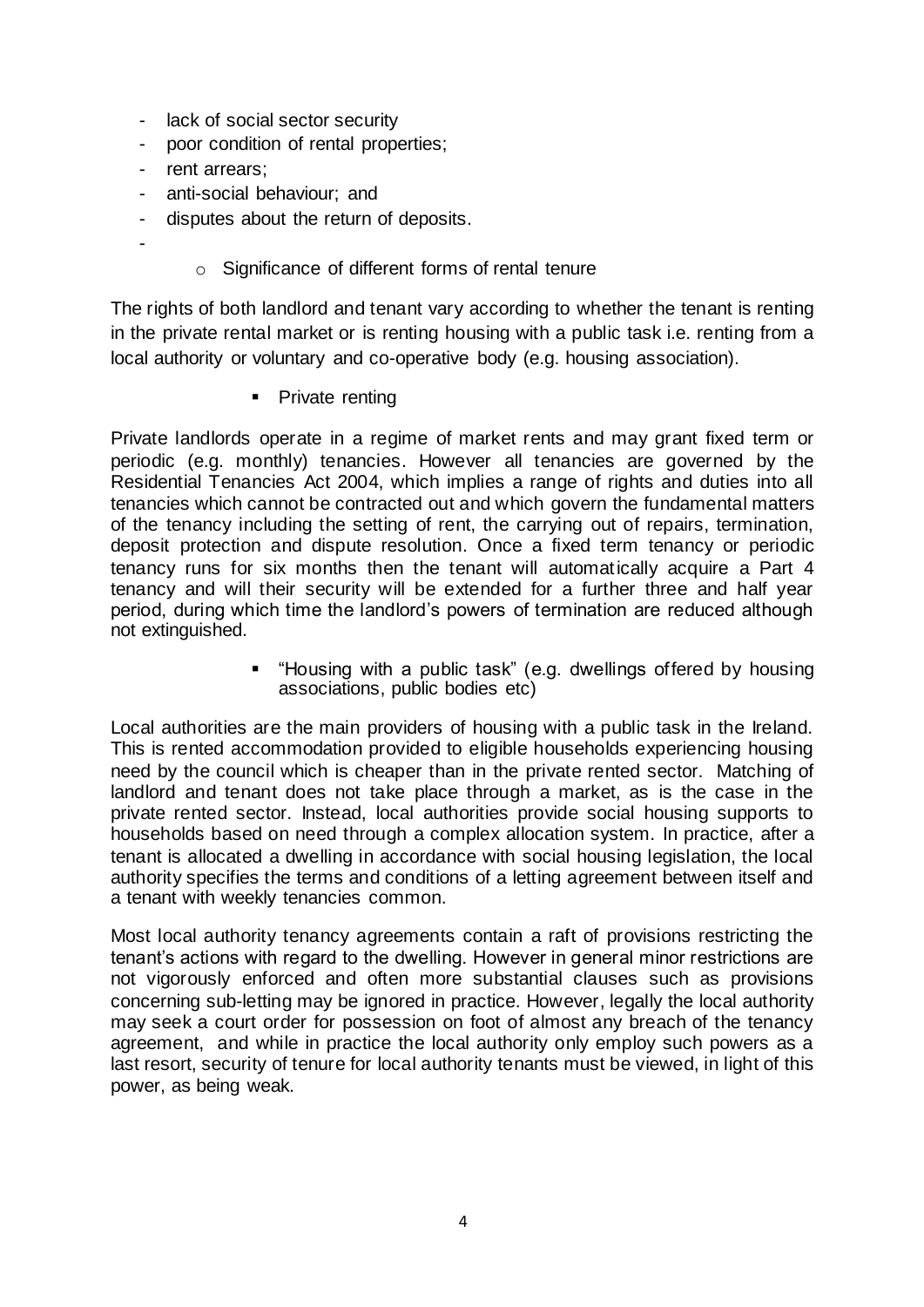# <span id="page-4-0"></span>**2. Looking for a place to live**

#### <span id="page-4-1"></span>**2.1. Rights of the prospective tenant**

• Finding a tenancy

Many properties for rent in the private rented sector are advertised online via sites such as daft.ie or via the classifieds on local and regional newspapers. Interested parties may contact the advertising party, usually the landlord or letting agent (the landlord's representative) and arrange a viewing of the property. Generally, this will entail a guided viewing of the property by the landlord or letting agent where the tenant may ask questions and inspect the property. It is important that the tenant makes sure that the property is in good working order e.g. that there is no damp or inadequate ventilation etc. The rent and other most important matters are often negotiable. Where the tenant is happy with the property they may make an offer to the landlord or letting agent. In the event of an agreement the landlord will often require a security deposit, generally one month's rent, be paid. Throughout each party has various legal rights and obligations which govern key aspects of the relationship. In the event of a dispute, then regard must be had to tenancy law.

 What is the role of estate agents in assisting the tenant in the search for housing?

Estate agents provide a number of services in the Irish residential sector ranging from providing basic advice and information through to agency and complete property management services. Amongst the main services provided are; a property appraisal service during which the letting agent will advise on the current rental value of the property as well as a range of insurance services for landlords. In addition, letting agents provide a means of marketing a rental property either through in store advertisement or via online mediums such as sherryfitzgerald.ie, daft.ie etc.

 What kinds of checks on the personal and financial status of the tenant are usual and legal (e.g. the landlord requiring an independent credit report)?

There are a number of checks which the landlord can perform on the personal and financial status of the tenant. Prior to letting a dwelling the landlord will often be concerned as to whether or not the tenant will be able to honour the tenancy agreement. In order to reduce some of the risk arising from this interaction the landlord or letting agency will often seek to carry out a range of checks on the tenant. These checks usually include credit referencing, bank referencing, employment referencing, and landlord referencing as well as personal referencing. There is nothing in law to prevent a landlord from asking for a salary statement but she cannot compel the prospective tenant to produce one. However, such a refusal may adversely affect the tenants standing. In addition to direct enquiries from the tenant the landlord may resort to a credit information agency, however such practice would not be usual. With regard to housing with a public task, housing is allocated after a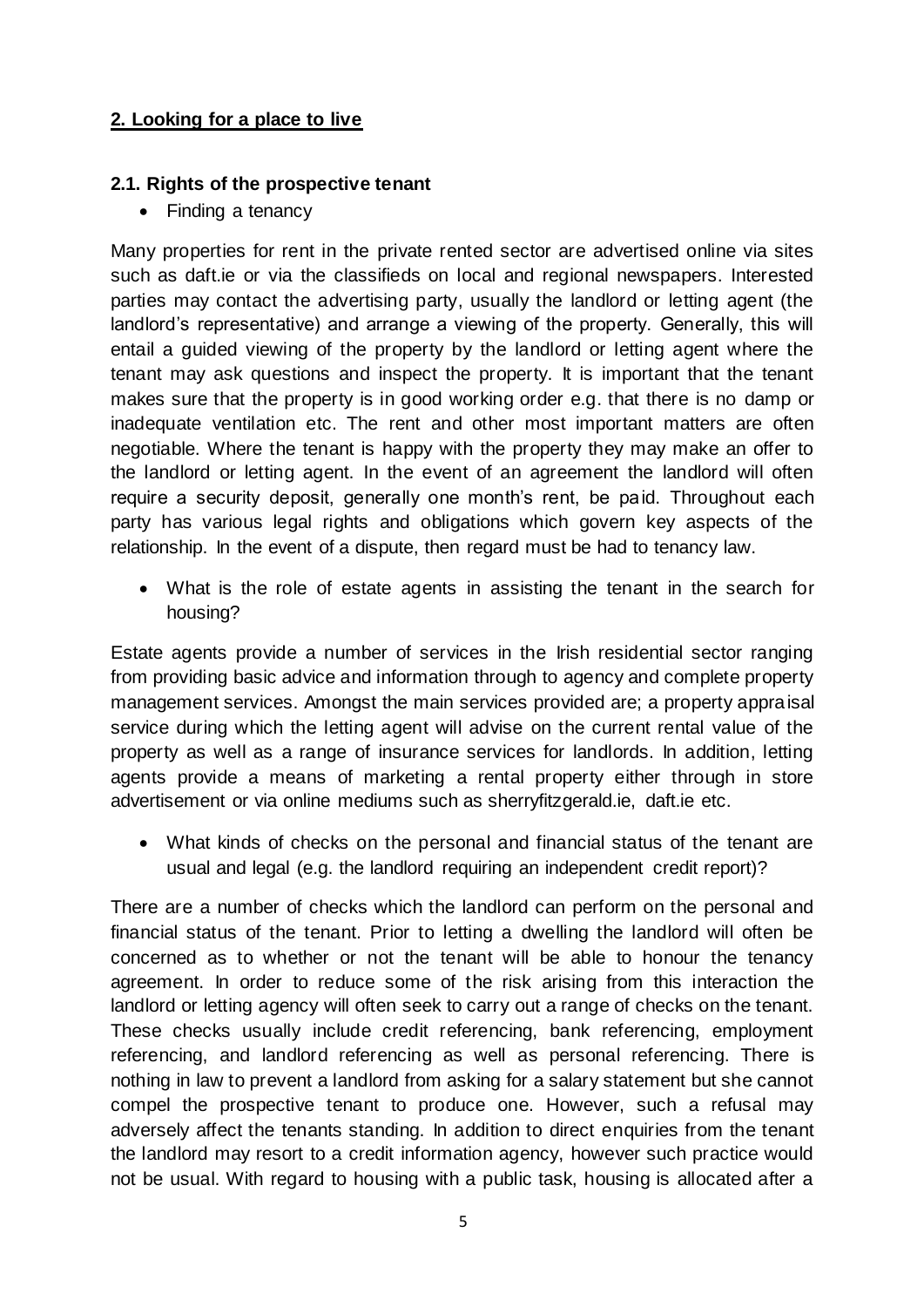household satisfies an income requirement with documented proof of income required.

 What bases for discrimination in the selection of tenants are allowed/prohibited? What about, for example, status as a foreigner, student, unmarried partner, or person with a short-term work contract?

Anti-discrimination provisions apply to landlords in both the private and social rented sectors. When a landlord is letting accommodation he must ensure that no person or group of persons is treated less favourably than any other person or group of persons because of their of their, gender, civil status, family status, religion, sexual orientation, age, disability, race (including colour, nationality, ethnic or national origins) or membership of the Traveller community.The landlord should not discriminate against a tenant or prospective tenant because of their entitlement to Housing or other Benefits and should not advertise vacant properties in a manner that could be described as discriminatory. When dealing with persons with a disability a landlord must not unreasonably withhold consent to the tenants to adapt the rented accommodation to meet the needs of the disabled occupants.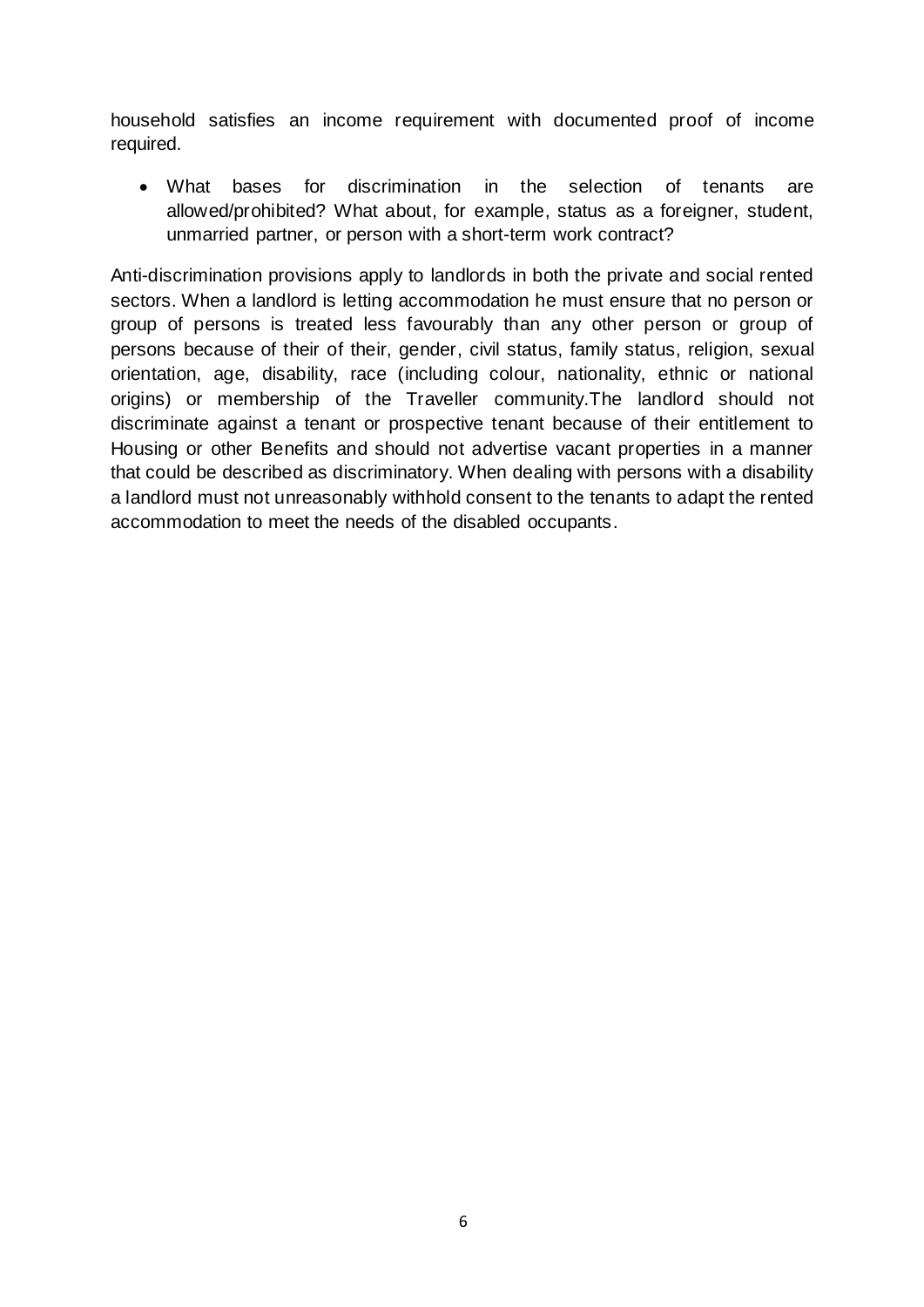#### <span id="page-6-0"></span>**2.2. The rental agreement**

 What are the requirements for a valid conclusion of a rental contract (is written form necessary? Is registration necessary Etc)

While it is possible to create a tenancy informally every landlord must provide the tenant with a rent book setting out basic information (rent, deposit etc) concerning the tenancy. In practice all tenancies are granted in writing, not least to ensure that the landlord is able to enforce terms that are clear.

o What is the mandatory content of a contract?

A tenancy agreement can only be concluded by an agreement to grant exclusive possession of self-contained accommodation for a rent. These matters can be agreed orally, but they should be recorded in writing. It is necessary that the object of the letting is for residential purposes, so that the tenancy is assigned to the private sector, but it is not necessary to state that the tenancy will be RTA 2004 tenancy as this is the default for a private sector letting.

o Which data and information should be contained in a contract?

The rent book must include the address of the rented dwelling, the name and address of the landlord and his agent, the name of the tenant, the terms of the tenancy, the amount of rent, when and how it is to be paid, (e.g. cash, cheque, standing order), details of other payments (e.g., telephone, TV) and the amount and purpose of any deposit paid and the conditions under which it will be returned to the tenant as well as a statement of information on basic rights and duties of landlords and tenants. If the landlord fails to provide a rent book, he will be guilty of an offence.

> o Duration: open-ended vs. time limited contracts (if legal, under what conditions?)

In general practice the term of the lease should be stated however failure to state a term is not fatal. In the private rented sector the tenancy will usually either be a fixed term tenancy or a periodic tenancy. A fixed term tenancy may be created for any fixed term and there is no legal maximum or minimum duration. Periodic tenancies, on the other hand, run for successive periods and include yearly tenancies, i.e. tenancies which run from year to year and tenancies for lesser periods which run for successive periods i.e. monthly and weekly. The differences between the periodic and fixed term tenancy, have become less important in the private rented sector since the introduction of the Part 4 tenancy in 2004. All residential tenancies are RTA tenancies unless expressly excluded. Where a tenancy has been in existence for 6 months, and during this time the landlord has not served a valid notice of termination, a Part 4 tenancy will automatically come into operation with the result that the tenant will be allowed to remain in occupation for a further three and a half years which will renew every four years provided valid notice of termination has not been served.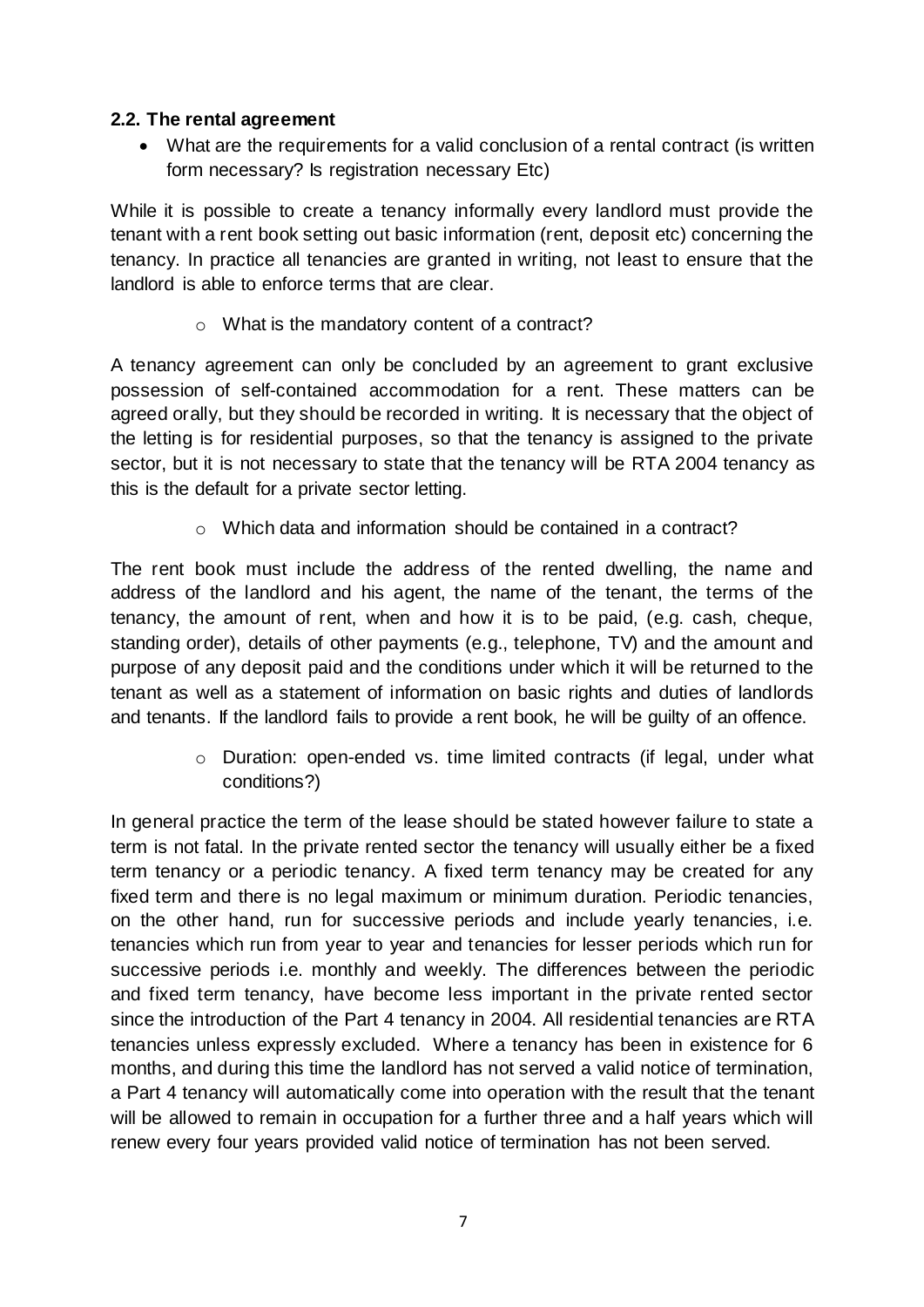#### o How are rents set?

The RTA 2004 provided that rents in the private rented sector must be at a market rate and any rent which deviated from the market rate would be illegal. The Act provided that once the rate was agreed upon, it was open to annual review with the result that it could be reviewed upward or downward once per annum in order to better reflect market rates. The Act defined rent review broadly and as such it left the method of reviewing the rent rate open to the parties who could decide their own rent review formula so long as the method chosen did not result in a rent which deviated from the market rate. Market rent is defined as the rent which a willing tenant not already in occupation would give and a willing landlord would take for the dwelling having regard to the other terms of the tenancy as well as the letting values of a similarly placed tenancies.

- Repairs, furnishings, and other usual content of importance to tenant
	- $\circ$  Is it legal for the landlord to shift the costs for certain kinds of repairs (if yes, which?) to the tenant?

The landlord is primarily responsible for maintenance and repairs of the dwelling and cannot shift the costs for most kinds of repairs onto the tenant except where the tenant is responsible for damage done to the property which is beyond normal wear and tear.

> o Is the landlord or the tenant expected to provide furnishings and/or major appliances?

It is open to the landlord and tenant to agree whether or not the dwelling will be fully furnished or not. However, generally the landlord will provide furnishings and/or major appliances.

 $\circ$  Is the tenant advised to have an inventory made so as to avoid future liability for losses and deteriorations (especially in the case of a furnished dwelling)?

It is highly advisable that the tenant have an inventory made so as to avoid future liability for losses and deteriorations. Furthermore, where possible the tenant should take photos to record the condition of the dwelling upon moving in.

- Parties to the contract
	- o Which persons, though not mentioned in the contract, are allowed to move into the apartment together with the tenant (partner, children etc.)?

In the private sector, this is a matter of contractual negotiation between landlord and tenant. Today it is generally assumed that a tenant may live with a spouse, civil partner or cohabitee (of whatever gender), but it is usual for a couple to take a tenancy as joint tenants to make occupation rights clear. It is usual also for children to live with their parents and for the tenant to share with other family members, but this should be negotiated with the landlord.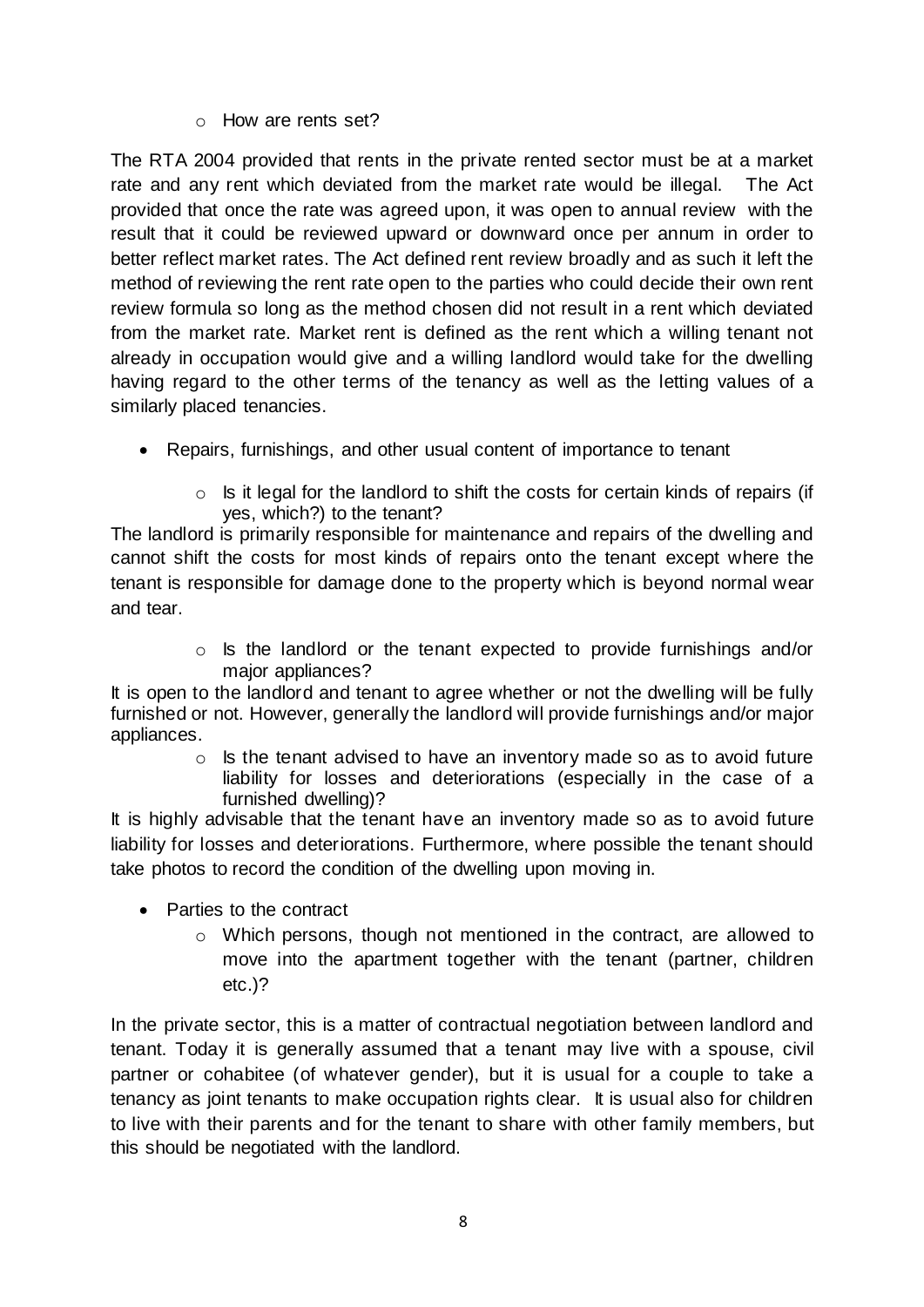In the social sector this is again a matter for the tenancy agreement. However, family members will have been identified during the allocation process. Tenants should tell their landlord who is in occupation, and landlords may require tenants to disclose this information. Occupancy of the apartment will be limited to a certain number of people. The limit will usually be set by the overcrowding rules.

> o Is the tenant obligated to occupy the dwelling (i.e. to use as tenant's primary home)?

This may be an express term of a tenancy agreement. In a RTA 2004 tenancy the landlord is under a duty to allow the tenant to enjoy peaceful and exclusive occupation of the dwelling. That is, the tenant, upon taking possession of the dwelling, has the right to be maintained in possession and the landlord must not do anything that would deprive or partially deprive him of this.

- o Is a change of parties legal in the following cases?
	- divorce (and equivalents such as separation of non-married and same sex couples);

This depends, first, upon whether the couple are joint tenants or not.

If they are joint tenants, a notice to quit can be served by any one of the co-tenants and it will bring the tenancy to an end. The court has power to make an occupation order in all cases involving married or unmarried couples, with or without children, and this includes power to exclude one party from all rights of occupation.

If a property is vested in one party, the effects of relationship breakdown can be capricious. The correct thing to do here is to apply to the family court which can order a transfer of a tenancy on divorce (and its equivalents) and also under the jurisdiction over children..

> apartments shared among students (in particular: may a student moving out be replaced without permission of the landlord)

A student moving out may be replaced by motion of the other students. Under the RTA 2004, tenants can take in licensees who then later may become a tenant.

**death of tenant;** 

Where a tenancy is held jointly, necessarily by joint tenants, death of one party will effect a survivorship, by which the estate is passed to the survivor who will continue as the tenant automatically after the death. However, the effect of the death of a tenant on a tenancy will vary according to the nature of the tenancy and the agreement between the parties.

A Part 4 tenancy will generally end on the death of a tenant. However, where the dwelling, at the time of the death of the tenant concerned, was occupied by the partner of the tenant, a child of the tenant or a parent of the tenant then that family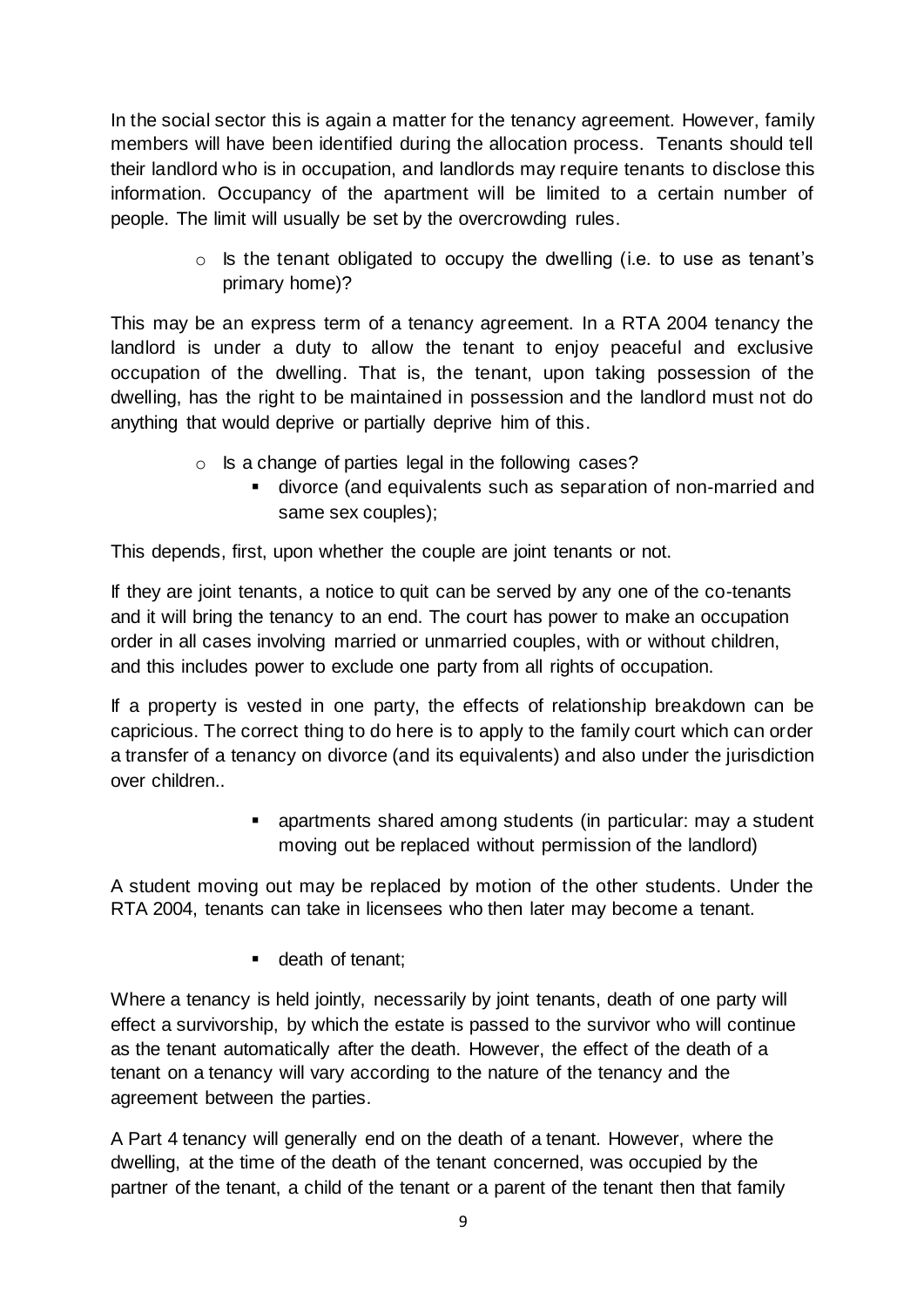member may choose to become a tenant or tenants of the dwelling on the same terms of the original tenant (now deceased).

Practice about succession to tenancies varies from authority to authority. Where a person wishes to succeed to a tenancy they must apply for a transfer of tenancy, but the applicant has no automatic right to succeed to the tenancy. Instead, the tenancy may or may not be transferred to the tenant's spouse or to a member of the tenant's immediate family normally resident in the dwelling at the date of the tenant's death as the awarding of tenancies is at the discretion of the Council. In reaching a decision the council will usually have regard include the number of years which the relative lived in the house.

**•** bankruptcy of the landlord;

Payment of rent will be diverted to the trustee in bankruptcy. The trustee in bankruptcy is likely to want to sell the property and will be able to do so at a higher price if vacant possession is offered, so it is likely that the tenant will be asked to move.

> o Subletting: Under what conditions is subletting allowed? How can an abuse of subletting (when the tenant is offered not an ordinary lease contract but only a sublease contract) be counteracted?

In order for the creation of a sub tenancy in the private rented or social rented sectors prior consent from the landlord is an essential requirement as is usually set out in the tenancy agreement. Under the RTA 2004 a tenant may not sublet without the written consent of the landlord. In the event that the landlord consents to the sub-letting then the tenant will become a landlord upon letting a sub-tenancy. As such they will be regulated with all of the obligations set out above which relate to the landlord under the RTA 2004.

> o Does the contract bind the new owner in the case of sale of the premises?

As a tenancy is proprietary in character it will therefore bind a purchaser. However, where a landlord is likely to want to sell the property it is likely that the tenant will be asked to move as vacant possession will usually fetch a higher price. Under the RTA 2004 the landlord may bring a private tenancy to an end where he intends to sell the property within three months. When terminating a part 4 tenancy on this ground the landlord must intend to enter an enforceable agreement to transfer the whole of his interest in the dwelling for full consideration within three months.

- Costs and Utility Charges
	- o What is the relevant legal regulation of utilities (i.e. the supply of water, heating and electricity)? Must the landlord or the tenant conclude the contracts for provision of utilities? Which utilities may be charged from the tenant by the landlord? What is the standard practice?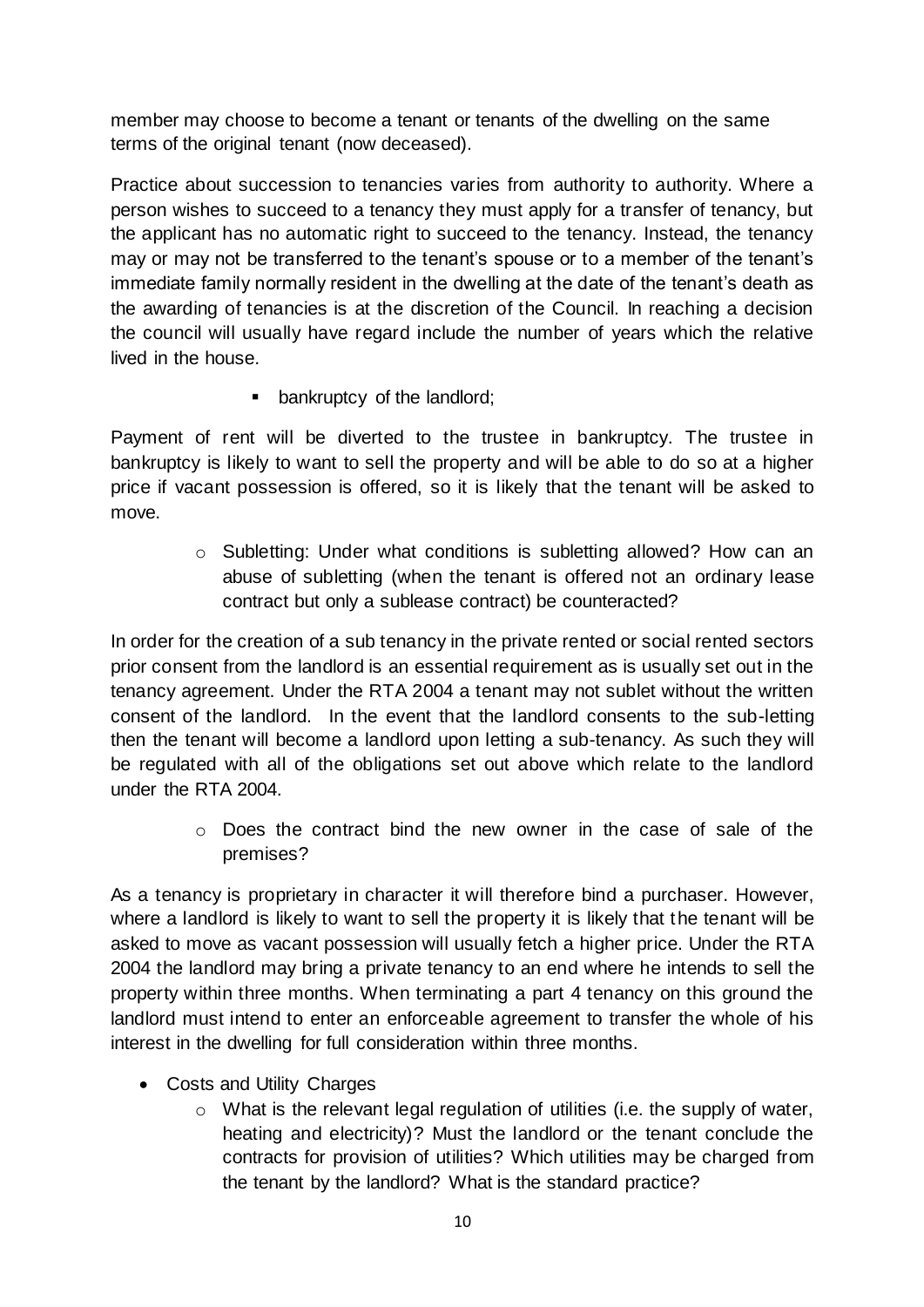Parties are free to apportion responsibility for arranging for utilities in the tenancy agreement however generally speaking the landlord will usually assume responsibility for connecting certain utilities, particularly water supply, electricity, heating etc. However, generally the tenant will take over responsibility for making payments in respect of utilities encountered during the term of the tenancy. For instance with regard to electricity, common practice would be for the landlord to ensure that the property is connected to the national grid before letting and upon letting the tenant would take over responsibility for paying for the electricity for the duration of their lease.

> $\circ$  Is the tenant responsible for taxes levied by local municipalities for the provision of public services (e.g. for waste collection or road repair)?

Payment of the local property tax is the responsibility of the property owner.

- Deposits and additional guarantees
	- o What is the usual and lawful amount of a deposit?

The function of the deposit is to provide security for the landlord.

o How does the landlord have to manage the deposit (e.g. special account; interests owed to the tenant)?

A security deposit is normally paid by a tenant to a landlord or agent at the commencement of a tenancy. The landlord or agent hold the deposit of the duration of the tenancy and at the end of a tenancy the landlord, or their agent, is under a duty to return the deposit within a reasonable timeframe.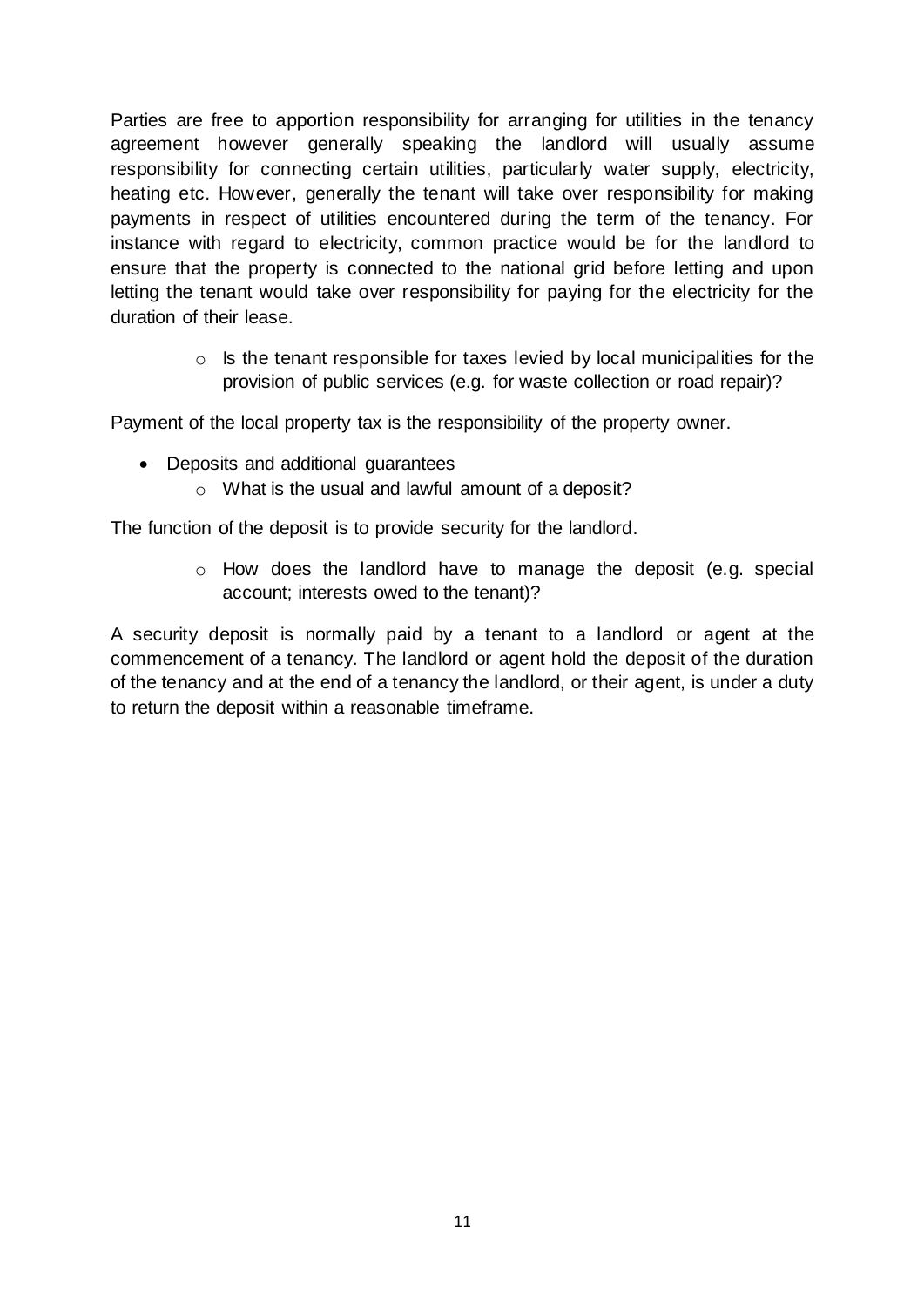# <span id="page-11-0"></span>**3. During the tenancy**

# <span id="page-11-1"></span>**3.1. Tenant's rights**

- Defects and disturbances
	- o Which defects and disturbances are legally relevant (e.g. mould and humidity in the dwelling; exposure to noise e.g. from a building site in front of the dwelling; noisy neighbours; occupation by third parties)?

Housing must be fit for human habitation. In 2008 the Irish Government introduced a new legal minimum standard for housing quality in the rented sector. The Housing (Standards for Rented Houses) Regulations 2008 set out a legal minimum standard for housing quality which the rented premises must not fall below. The regulations cover a range of areas including structural condition, sanitary facilities, heating facilities, food preparation and storage and laundry, ventilation, lighting, fire safety and refuse facilities. The regulations apply to all rented dwellings however some provisions apply only to private rented accommodation.

Traditionally a defect would be associated with the physical or structural condition of the dwelling. Noise from a building site or from noisy neighbours may constitute a nuisance<sup>1</sup> for which the appropriate remedy would be an order for an injunction.

> o What are the tenant's remedies against the landlord and/or third parties in such situations (e.g. unilateral rent reduction vs. rent reduction to be allowed by court; damages; "right to cure" = the landlord's right to repair the defect; the tenant first repairs the defect and then claims the costs from the landlord)

As set out above the lease is a contract and therefore the usual contract law remedies are available. These include injunctions, court action for debt, rescission and damages. A number of additional remedies are available under general landlord and tenant law, for the tenant these include retention of rent and abatement. However, statute has intervened to alter the availability of these remedies. The landlord has a number of additional remedies arising under general landlord and tenant law.

# RTA 2004 tenancies

The Private Residential Tenancies Board have a wide range of remedies at their disposal. These include the awarding of damages to provide compensation. With regard to a right of repair, the RTA 2004 does not provide an express right of repair rather where a landlord has failed to adhere to the repairing standard; the tenant must afford the landlord the opportunity to cure the failure in a reasonable time. Where the landlord fails to do so, the tenant may take an action to the Board who can order that the landlord carry out the repair.

<sup>1</sup> <sup>1</sup> Environmental Protection Agency Act 1992 s. 108; Environmental Protection Agency Act (Noise) Regulations 1994; SI No. 179/1994; as amended.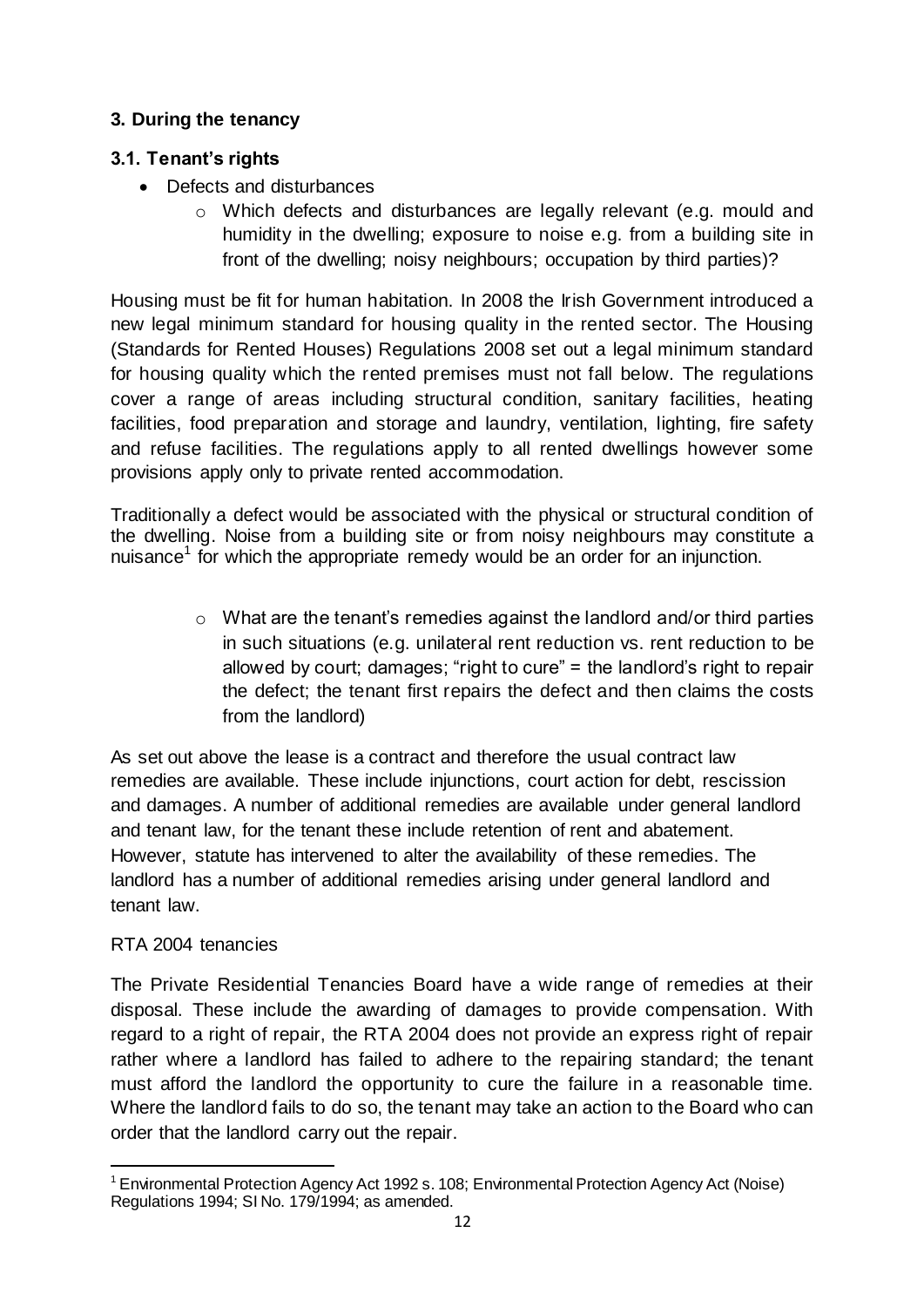- Repairs of the dwelling
	- o Which kinds of repairs is the landlord obliged to carry out?

The landlord is primarily responsible for repair and maintenance of the dwelling. In RTA tenancies a detailed framework of rights and obligations applying to both parties will dictate responsibility for maintenance works and repairs.

There is no obligation on an RTA tenant to carry out repairs or maintenance of the dwelling the subject of the tenancy. Instead the responsibility of the tenant is not to do any act 'that would cause a deterioration in the condition the dwelling was in at the commencement of the tenancy.' However, normal wear and tear due to everyday usage is expected and therefore the test is whether the deterioration in the condition of the dwelling is over and above that of normal wear and tear. In establishing this, there are a number of relevant factors which must be taken into account. Firstly, the time that has elapsed from the commencement of the tenancy, secondly, the extent of occupation of the dwelling the landlord must have reasonably foreseen would occur since the commencement of the tenancy; and finally, any other relevant matters. If the tenant causes damage in excess of normal wear and then this will amount to a breach of his tenancy obligations and he must take steps as the landlord may reasonable require to be taken for the purpose of restoring the dwelling to the condition it was at the commencement of the tenancy or to pay any costs incurred by the landlord in taking such steps 'as are reasonable' to restore the dwelling to the condition it was at the commencement of the tenancy. It is often the case that a dispute may arise as to what amounts to normal wear and tear and indeed it may be difficult to draw a line around normal wear and tear. It is quite clear that the landlord cannot expect the dwelling to be in a similar condition as it was at the commencement of the tenancy. The longer the term of the tenancy then the more likely it is that there will be a greater deterioration in the condition of the dwelling. The landlord is entitled to seek compensation for any damage caused which is over and above normal wear and tear however he must be able to substantiate the claim with sufficient evidence.

> $\circ$  Does a tenant have the right to make repairs at his own expense and then deduct the repair costs from the rent payment?

The tenant is under no statutory obligation to carry out repairs and indeed the landlord is not allowed to impose any repairing obligations on the tenant, but if the landlord has failed to carry out pressing repairs in a reasonable time after notice to do so the tenant may carry out the repairs at their own expense and then seek payment from the landlord to reimburse them for their outlay.

- Alterations of the dwelling
	- o Is the tenant allowed to make other changes to the dwelling?

The extent to which the tenant is allowed to make improvements or changes to the dwelling depends primarily on the lease agreement as parties are free to include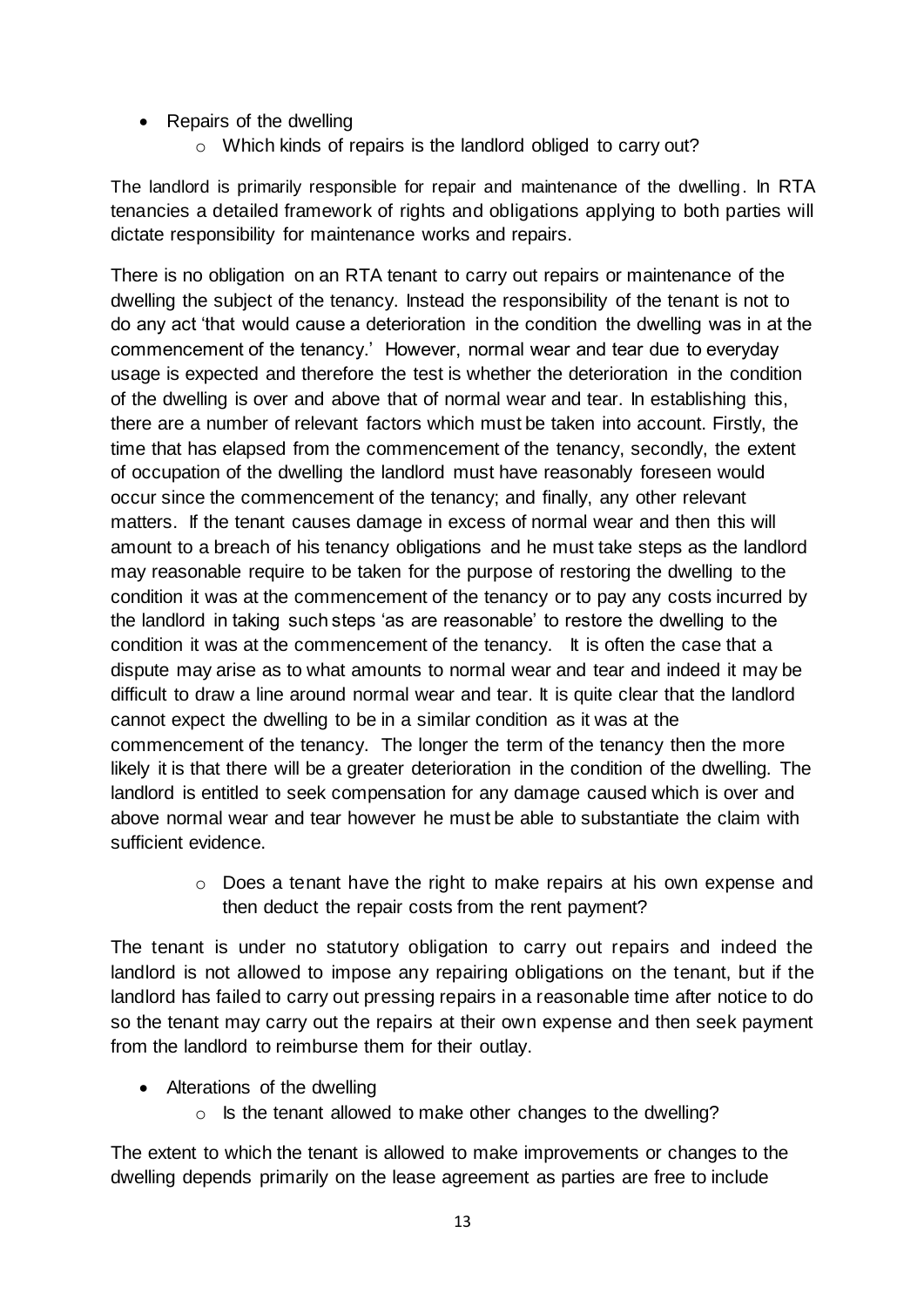terms governing alterations of the dwelling and indeed the modern residential lease will usually contain a term restricting the tenant from carrying out improvements or alterations of the dwelling without the landlords prior consent.

However, the RTA 2004 has had a significant impact in this area by placing the tenant under a duty to not alter or improve the dwelling without the written consent of the landlord. Where the alteration or improvement consists only of repairing, painting and decorating, or any of those things, the landlord may not unreasonably withhold consent.

> **In particular, adaptations for disability (e.g. building an elevator,** ensuring access for wheelchairs etc.)

When dealing with persons with a disability a landlord must not unreasonably withhold consent to the tenants to adapt the rented accommodation to meet the needs of the disabled occupants.

Uses of the dwelling

.

- o Are the following uses allowed or prohibited?
	- keeping domestic animals
	- producing smells
	- **•** receiving guests over-night
	- **fixing pamphlets outside**
	- **small-scale commercial activity**

The lease will generally contain a clause prohibiting use of the dwelling which could result in a nuisance; this could relate keeping animals, odours, receiving guests etc. It is illegal for landlords and letting agents to discriminate against a tenant if they are disabled. This means that the landlord must not treat the tenant less favourably than a non-disabled person because of their disability. With regard to keeping animals this means that the landlord is not allowed to refuse to let the tenant keep a guide dog or other assistance dog under a 'no pets' rule, Using or allowing the house to be used for immoral or illegal purposes is a ground for recovery of possession. Also the Unfair Terms in Consumer Contracts Regulations apply here. An unfair term in a standard consumer contract is a term that is significantly weighted against the consumer. Any term found by a Court to be unfair, is ineffective.  $2^2$ 

<sup>1</sup>  $2$  Council Directive 93/13/EEC of 5 April 1993 on Unfair Terms In Consumer Contracts, transposed into Irish law by the European Communities (Unfair Terms in Consumer Contracts) Regulations 1995 (S.I. No. 27/1995) as amended by S.I. No. 307/2000 and S.I. No. 160/2013.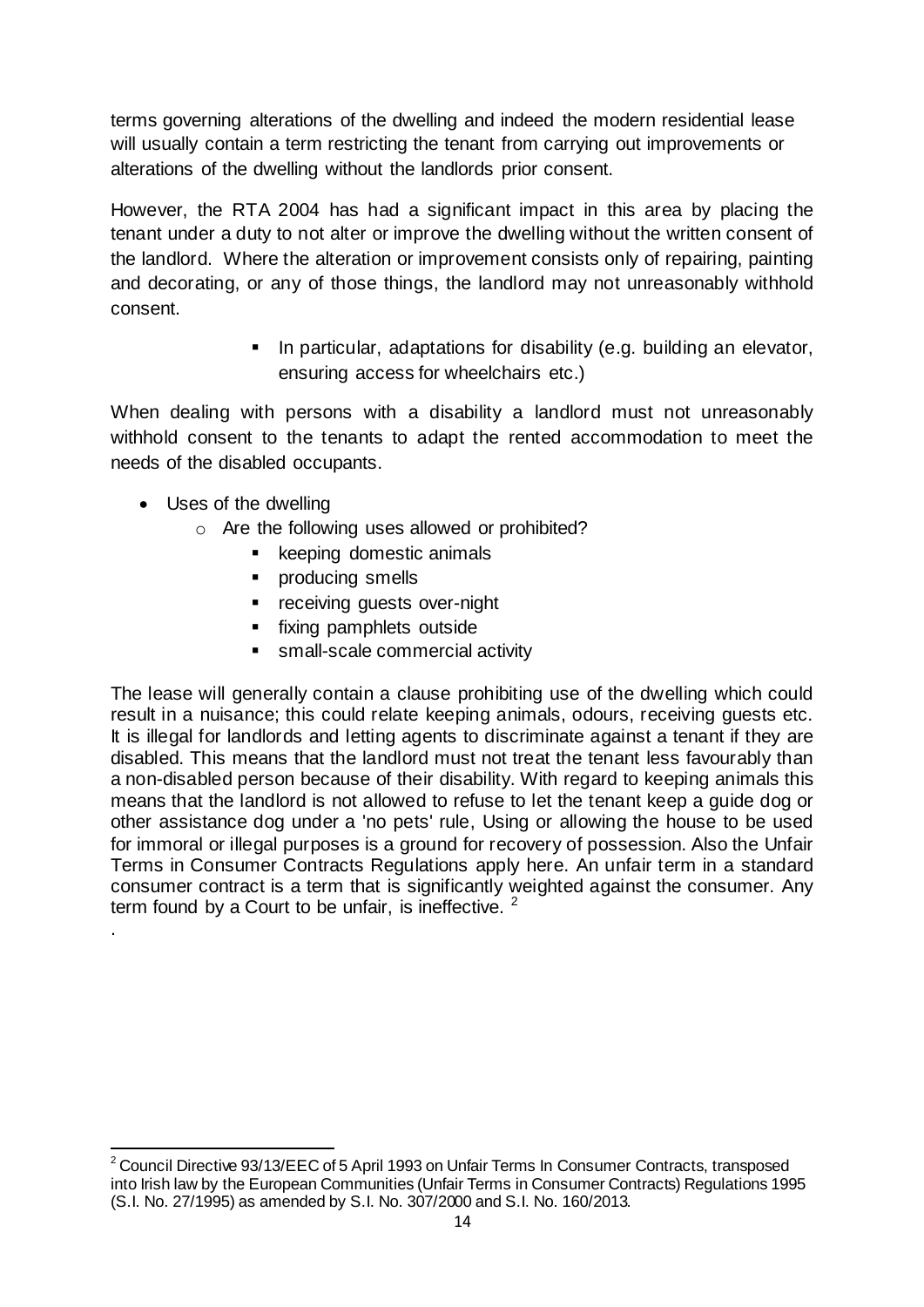#### <span id="page-14-0"></span>**3.2. Landlord's rights**

• Is there any form of rent control (restrictions of the rent a landlord may charge)?

Again this needs to be considered sectorally as market rents prevail in the private rented sector while differential rents, related to tenant's income, apply in local authority tenancies..

#### Private rental market

The RTA 2004 provided that rents in the private rented sector must be at a market rate and any rent which deviated from the market rate would be illegal. Market rent is defined as the rent which a willing tenant not already in occupation would give and a willing landlord would take for the dwelling having regard to the other terms of the tenancy as well as the letting values of a similarly placed tenancies.

Rent increases in 'houses with public task'

# Local authority tenancies

Local authority rents are set on a differential basis and are related to the household's ability to pay, so where the household's income is low then the rent will be low and should the household's income increase then the rent will increases proportionally.

- Rent and the implementation of rent increases
	- o When is a rent increase legal?

In the private rented sector the RTA 2004 provided that once the rate was agreed upon, it was open to annual review with the result that it could be reviewed upward or downward once per annum in order to better reflect market rates. The Act defined rent review broadly and as such it left the method of reviewing the rent rate open to the parties who could decide their own rent review formula so long as the method chosen did not result in a rent which deviated from the market rate..

- Entering the premises and related issues
	- o Under what conditions may the landlord enter the premises?

The landlord has a right of reasonable access which he may rely upon to enter the dwelling in order to inspect the condition of the dwelling, to carry out repairs or to show prospective tenants around. In order to avail of rights of access the landlord must give the tenants at least 24 hours' notice and access must be limited to reasonable times of the day. Where the tenant refuses the landlord reasonable access then the landlord may not be liable for the repairs..

o Is the landlord allowed to keep a set of keys to the rented apartment?

It would not be unusual for the landlord or representative of the landlord to retain a set of keys to the rented dwelling in order to inspect the dwelling, carry out repairs or to show prospective tenants around. However, the landlord does not have a general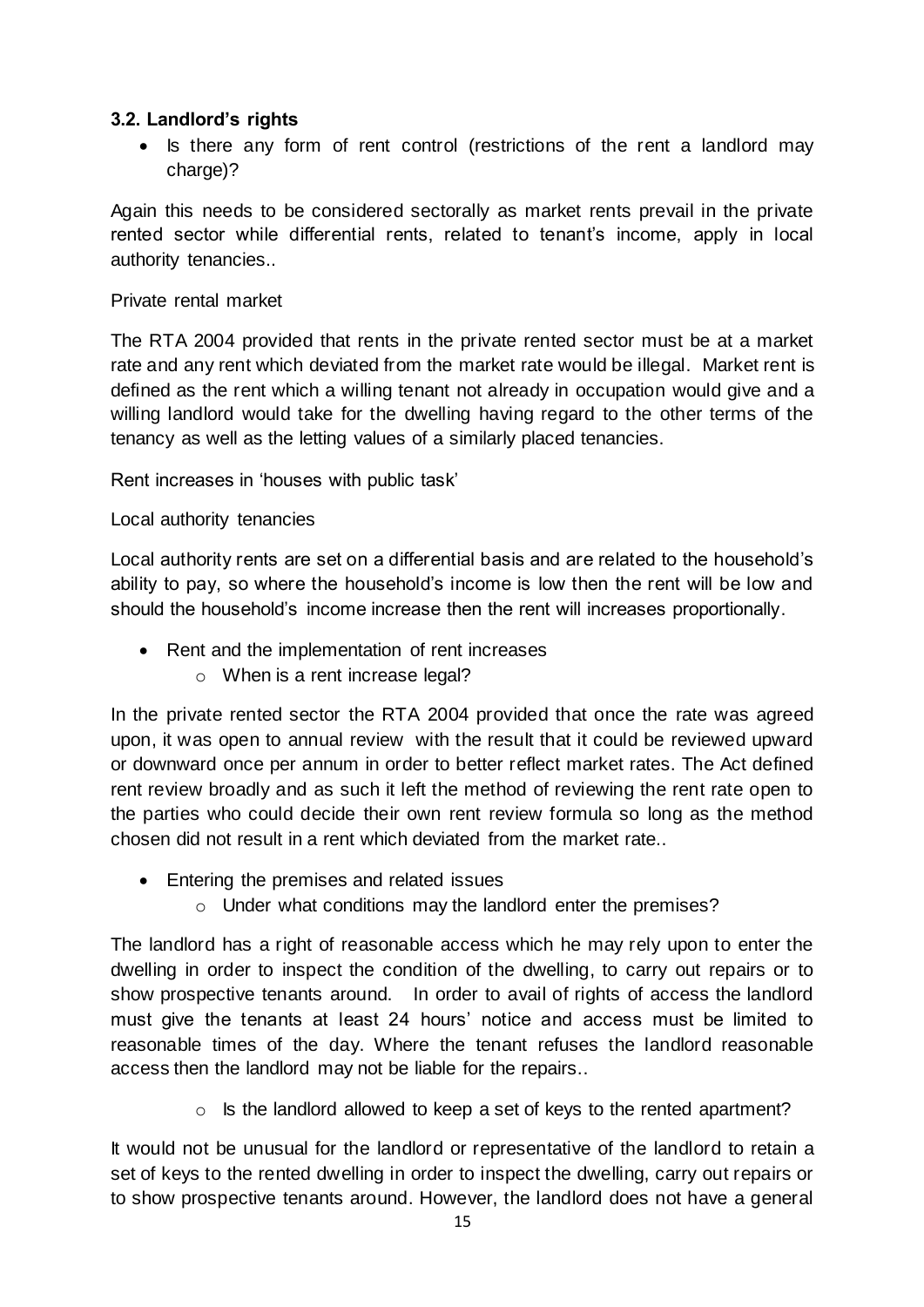right of access, rather, as set out above, the landlord has a right of reasonable access. This in turn is largely dependent on the landlord giving the tenant sufficient notice. Should the landlord attempt to exercise excessive access of the dwelling this could constitute an unfair exclusion of the landlord's duty to allow the tenant peaceful and exclusive possession.

> o Can the landlord legally lock a tenant out of the rented premises, e.g. for not paying rent?

A landlord is not permitted to lock a tenant out of the rented dwelling. In the event that the landlord has given notice to quit but the tenant has refused to leave the landlord can only remove the tenant with court possession order, during which the tenant will be allowed to lodge a defence. There are detailed provisions governing rent arrears. Any landlord who operates in breach of the RTA 2004 could be liable to pay damages in compensation to the tenant.

> o Can the landlord legally take or seize a tenant's personal property in the rented dwelling, in particular in the case of rent arrears?

The landlord does not have a right to take or seize a tenant's personal property in the rented dwelling.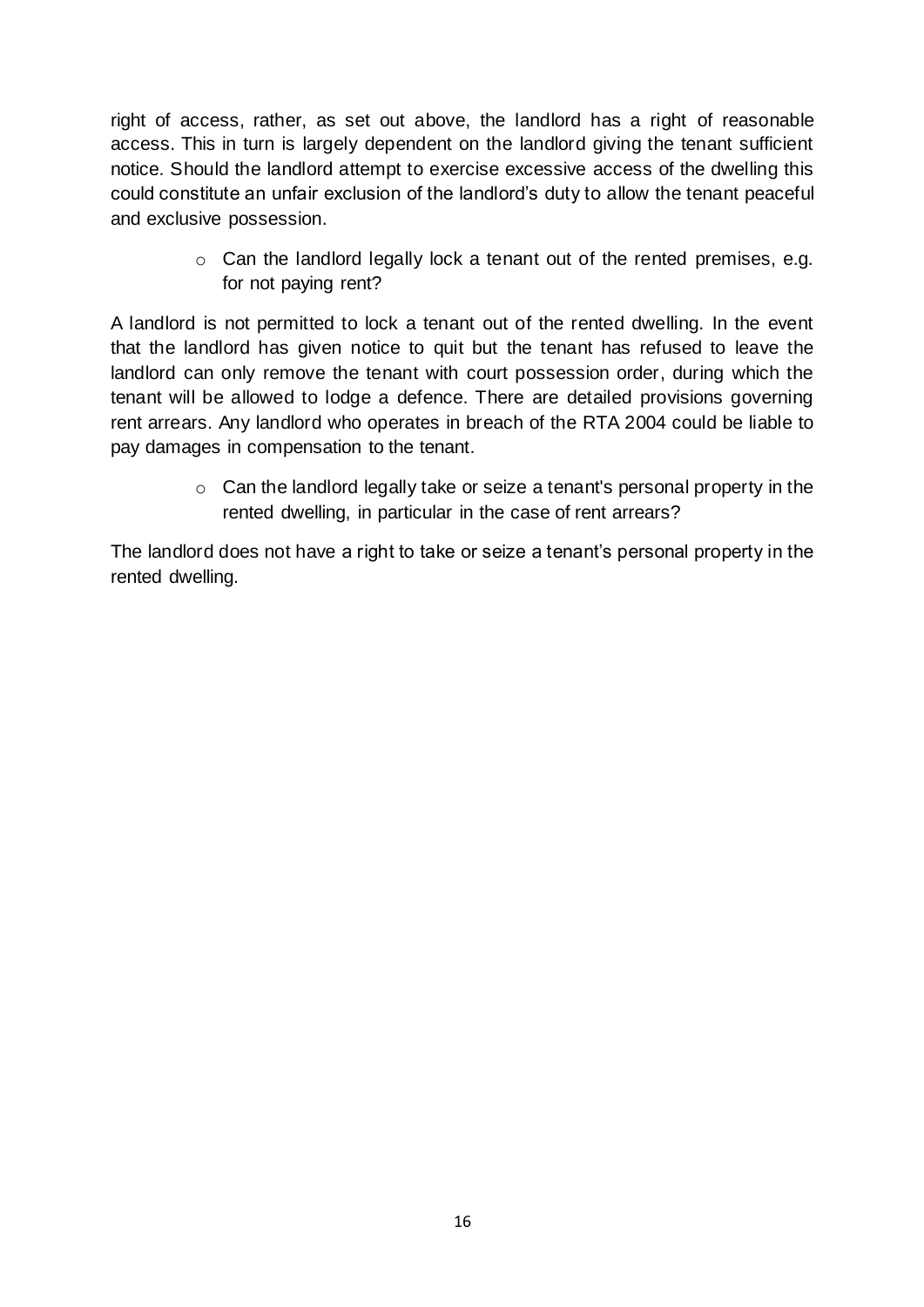# <span id="page-16-0"></span>**4. Ending the tenancy**

#### <span id="page-16-1"></span>**4.1. Termination by the tenant**

 Open ended contract (if existing): under what conditions and in what form may the tenant terminate the tenancy?

Where the tenant wishes to terminate the tenancy they must give the landlord valid notice. Any notice of termination for tenancies of houses let for rent or other valuable consideration, whether by landlord or tenant, must be in writing and must be served not less than 4 weeks before the date on which it is to take effect.<sup>3</sup> This minimum notice period applies to all residential tenancies regardless of whether the tenancy is a fixed term tenancy, a periodic tenancy or a Part 4 tenancy of under 6 months duration. Otherwise, where a tenancy is regulated by the RTA 2004 then the period of required notice will vary according to the duration of the tenancy in the manner set out below. Alternatively where the tenant fails to provide a valid notice of termination then he runs the risk of forfeiting some or all of his deposit. Although the notice periods set out below comprise a statutory minimum parties are free to agree to a longer notice period.

| Termination by tenant under the RTA<br>2004 |                          |  |  |
|---------------------------------------------|--------------------------|--|--|
| Duration of tenancy<br>Less than 6 months   | Notice period<br>28 days |  |  |
| 6 or more months<br>but less than 1 year    | 35 days                  |  |  |
| 1 year or more but<br>less than 2 years     | 42 days                  |  |  |
| 2 or more years                             | 56 days                  |  |  |

For tenancies which are not regulated by the RTA 2004, the notice period is determined by the nature of the agreement, subject to the statutory minimum of twenty eight days.

 Under what circumstances may a tenant terminate a tenancy before the end of the rental term (e.g. unbearable neighbours; bad state of dwelling; moving for professional reasons)?

Parties are free to include an early termination or break clause. In the event that parties fail to include an early termination clause, they remain free to come to a mutual agreement which allows for termination prior to expiry of the term provided that a valid notice period is given. Where the tenancy is a fixed term tenancy the tenant is not allowed to unilaterally terminate the tenancy and any such action may cause the tenant to be liable in damages to the landlord and he may be required to continue to pay rent for the duration of the term. However, the tenant may terminate

1

<sup>&</sup>lt;sup>3</sup> Housing (Miscellaneous Provisions) Act 1992, s.16.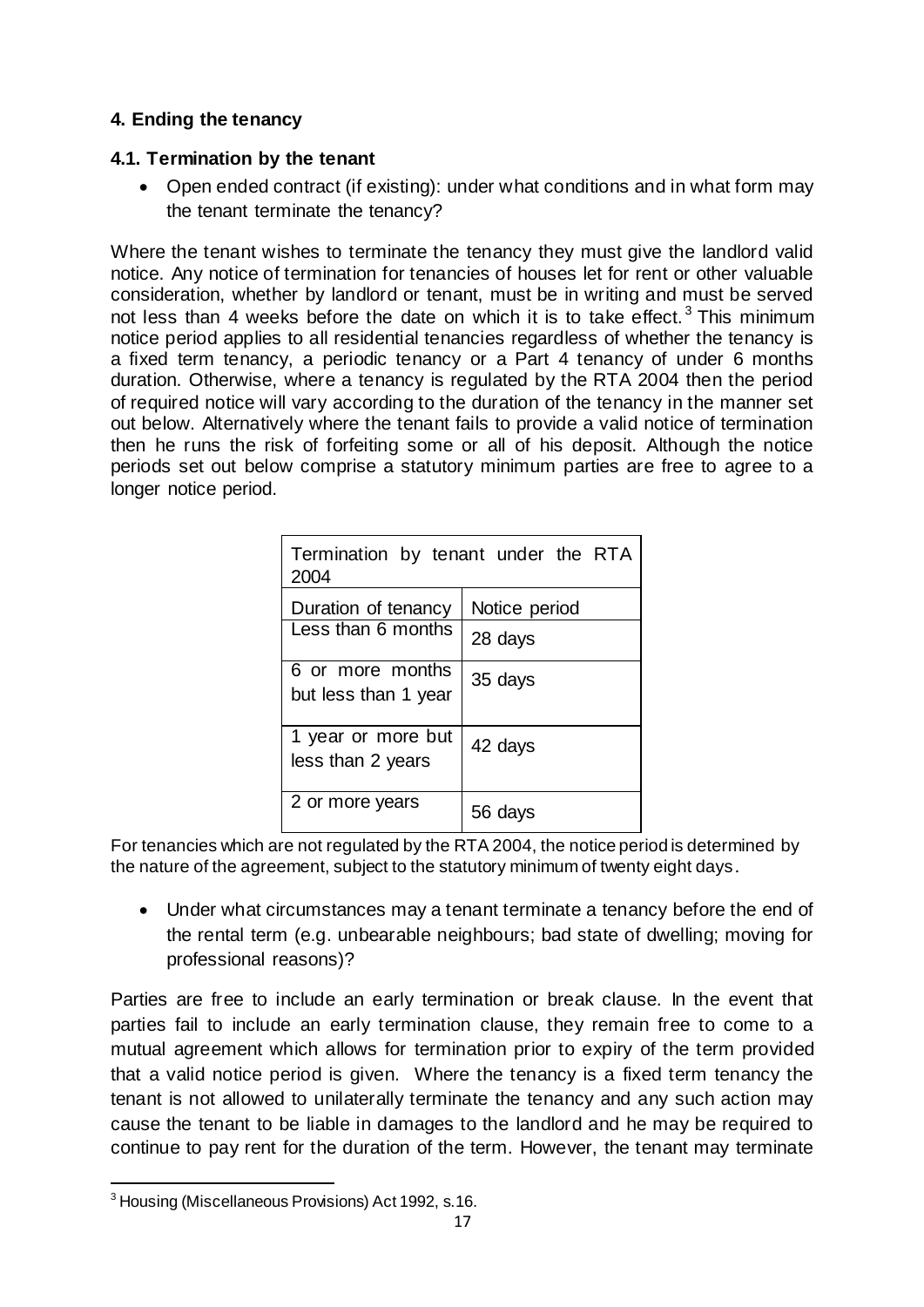the tenancy where the landlord has breached his obligations or has refused to consent to the tenant assigning or subletting. Where the tenant wishes to leave the tenancy upon expiry of the term, he must give notice to the landlord of at least 28 days. In the event that the tenant is seeking to bring about a termination due a landlord breach of obligation, the tenant must first notify the landlord of the failure in writing and give the landlord the opportunity to remedy the failure in a reasonable time. The landlord does not have a right to compensation where an early termination has been brought about in a manner which complies with the notice requirements of the RTA 2004. It is only when the tenant deviates from the required procedure that a landlord may claim compensation. Where the landlord is in breach of tenancy obligations the tenant may give a shorter notice period. As set out above the tenant must afford the landlord the opportunity to remedy a breach however where a landlord fails to remedy the breach then the tenant may give 28 days' notice. The main exception to this general rule is where there is imminent danger to the tenant due to the landlords breach; in this situation the tenant may give 7 days' notice..

 May the tenant leave before the end of the rental term if he or she finds a suitable replacement tenant?

Tenancies in the residential sector would rarely provide for the tenant to propose a replacement tenant for one who leaves but there is nothing to prevent a tenant finding a replacement he wants to assign to. This might be appropriate where a flat is taken by a group of students to avoid the problem that a notice by one joint tenant would end the tenancy of all the others. However, such clauses are rare and in general the landlord will find a replacement tenant without the previous tenant's assistance.

# <span id="page-17-0"></span>**4.2. Termination by the landlord**

- Open-ended contract (if existing): under what conditions and in what form may the landlord terminate the tenancy  $(=$  eviction) (e.g. the landlord needs the house for himself or wants to renovate and use it differently in the future)?
- Are there any defences available for the tenant against an eviction?
- Under what circumstances may the landlord terminate a tenancy before the end of the rental term?
- Are there any defences available for the tenant in that case?
- What happens if the tenant does not leave after the regular end of the tenancy or does not hand in (all) the keys of the dwelling?

An RTA tenancy can only be terminated by one party serving a valid notice of termination upon the other in accordance with Part  $5$  of the Act.<sup>4</sup> The landlord seeking a termination must give a certain period of notice to the other party. The notice period will depend on the duration of the tenancy; the longer the duration of the tenancy, the longer the notice period required. However, in the case where the landlord wishes to terminate the tenancy as a result of anti-social behaviour or behaviour which threatens to damage or does actually damage the fabric of the

1

<sup>4</sup> RTA 2004, ss 57 and 58.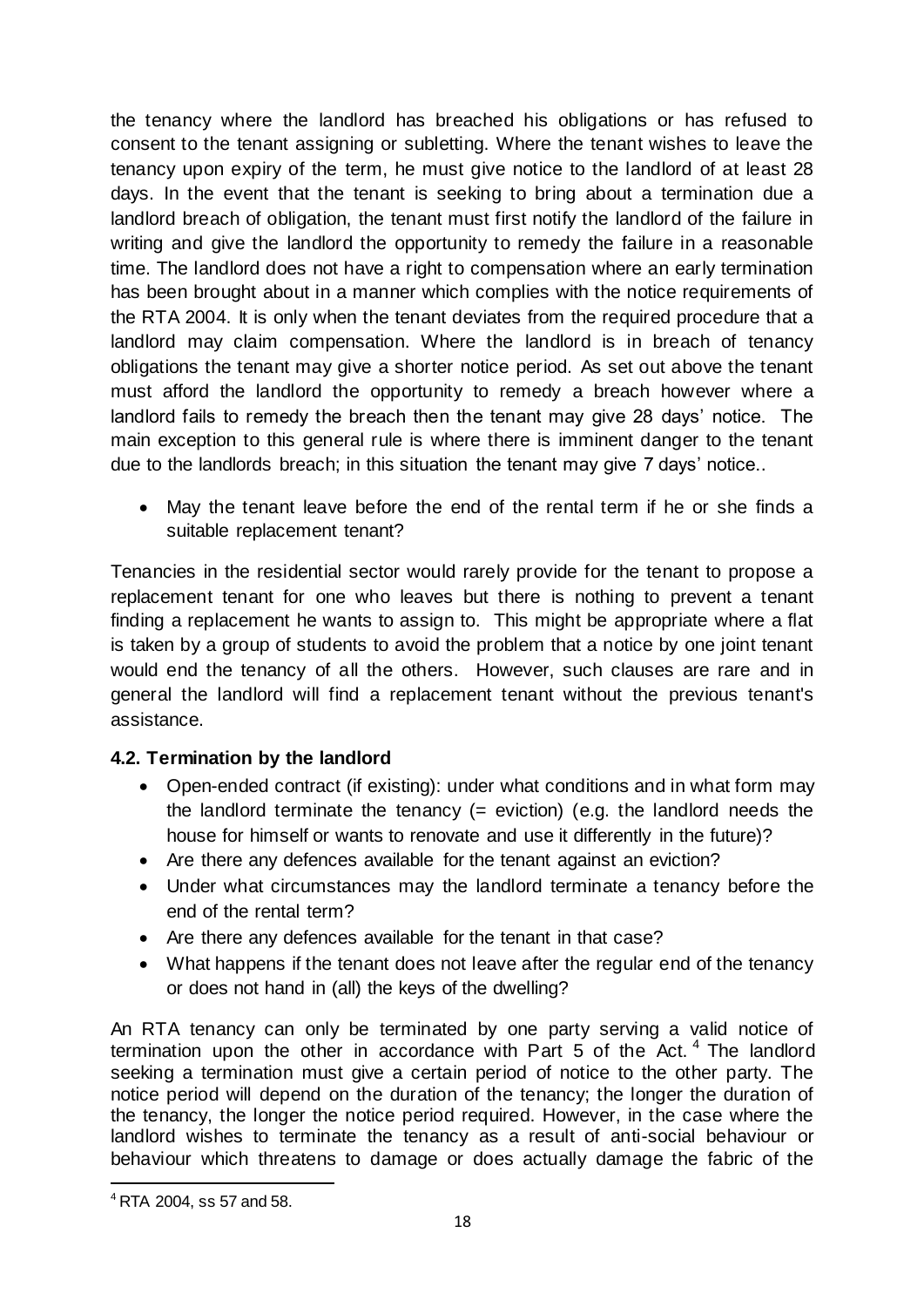dwelling then only a seven day notice period is required.<sup>5</sup> Anti-social behaviour is defined by section 17 to mean;

- engaging in behaviour that constitutes commission of an offence;
- engaging in behaviour that causes or could cause fear, danger, injury, damage or loss to any person living, working or otherwise lawfully in the dwelling concerned or its vicinity ;
- engage, persistently, in behaviour that prevents or interferes with the peaceful occupation by any person residing in that dwelling or in a neighbourhood dwelling<sup>6</sup>

| <b>Termination by landlord of RTA tenancy</b> |                      |  |
|-----------------------------------------------|----------------------|--|
| <b>Duration of tenancy</b>                    | <b>Notice period</b> |  |
| Less than 6 months                            | 28 days              |  |
| 6 or more months but less than 1 year         | 35 days              |  |
| 1 year or more but less than 2 years          | 42 days              |  |
| 2 years or more but less than 3 years         | 56 days              |  |
| 3 years or more but less than 4 years         | 84 days              |  |
| 4 or more years                               | 112 days             |  |

Failure to provide the correct notice period will result in an invalid notice of termination and this will cause the tenancy to continue to operate, potentially resulting in the attraction of Part 4 tenancy status. As such where a landlord fails to provide a valid notice of termination he will run the risk of the tenancy running for a period in excess of the original term envisaged. It is an offence for a landlord to take any action in reliance on an invalid notice of termination which he knew or ought to have known was invalid.<sup>7</sup> Parties are allowed to deviate from the general notice periods where there has been a breach of obligation on the part of the other party. Where the tenant is in breach due to anti-social behaviour on their part the landlord may only give notice of 7 days. However the landlord must produce sufficient evidence. Anti-social behaviour is defined by statute and it is important to set out that a single incident may constitute ASB. Where the breach relates to rent arrears then special rule regarding rent arrears apply as set out below. The landlord has a duty to mitigate the loss from unlawful termination of the tenancy and should make efforts to fill a vacant tenancy.<sup>8</sup>

#### **Part 4 tenancy**

1

<sup>5</sup> *Ibid.,* s. 67(2).

<sup>6</sup> *Ibid.,* s. 17.

<sup>7</sup> *Ibid.,* s. 74.

<sup>8</sup> *Kinney and Anor v O'Doherty* TR 26/DR1039/2008.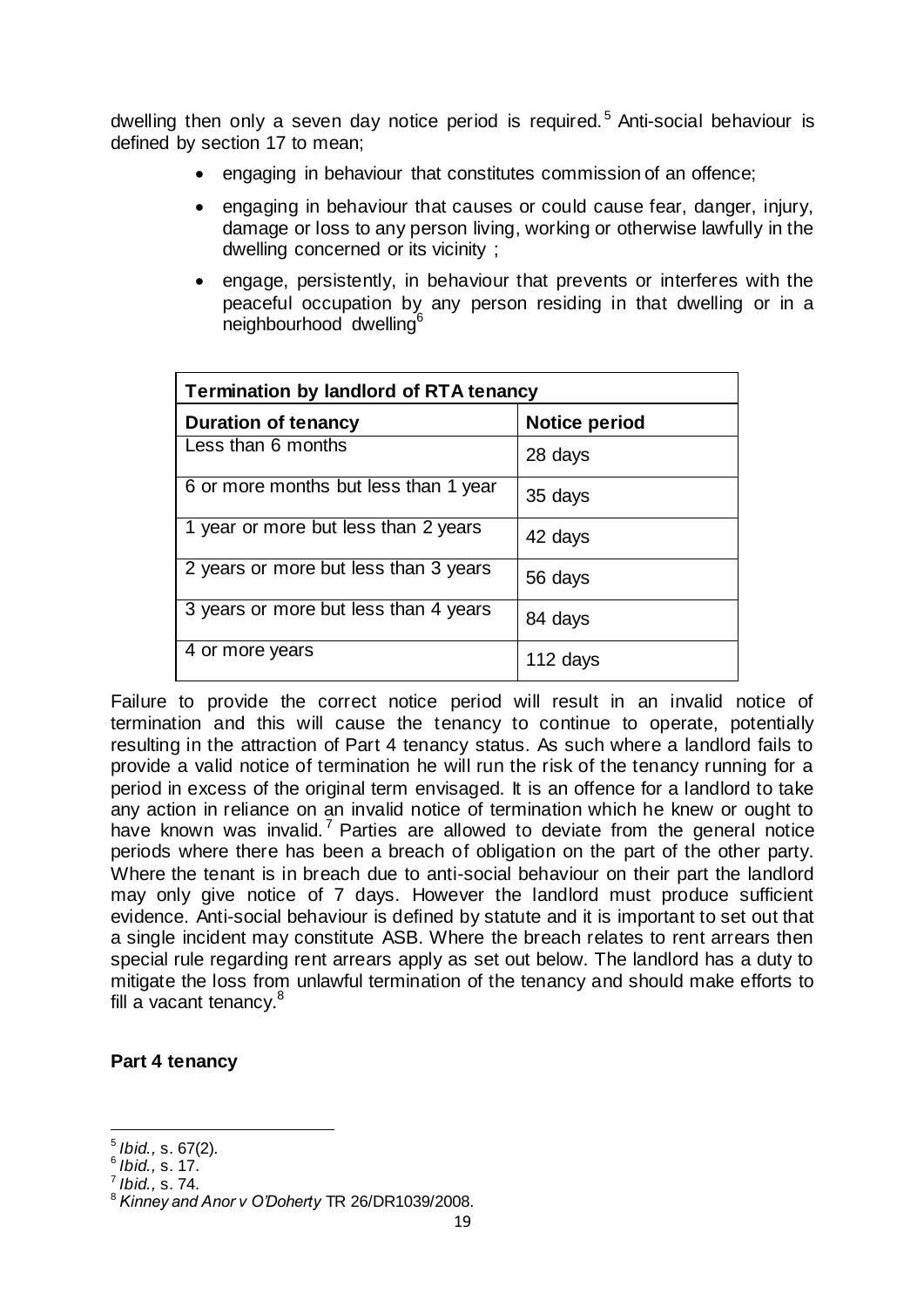As set out earlier, where a tenancy which is governed by the RTA 2004 has been in operation for six months and a valid notice of termination has not been served then a Part 4 tenancy will come into operation with an array of legal consequences for both parties. This affects the termination procedure. In particular, a landlord can only bring about a termination of a Part 4 tenancy on one of six grounds and in doing so he must adhere to the particular requirements of any one of those six grounds  $9$  in addition to complying with the normal procedural requirements set out above.<sup>10</sup>

Breach of the tenancy: In the first instance a landlord may terminate a Part 4 tenancy where a tenant has failed to comply with his obligations. However, the mere presence of a breach is not usually<sup>11</sup> sufficient to allow a landlord to terminate the tenancy, rather the landlord must first afford the tenant the opportunity to right the wrong complained of by notifying the tenant of the  $b$ reach and allowing the tenant reasonable time<sup>12</sup> to correct the failure. Where the tenant fails to remedy the issues within the time then the landlord is entitled to terminate the tenancy.<sup>13</sup> Where the breach relied upon relates to rent arrears the landlord must first successfully navigate a more complex termination procedure prior to bringing the tenancy to an end. The landlord must notify the tenant of his breach and afford him a reasonable time to remedy the breach. In addition the landlord must serve the tenant with a 14 day warning letter in relation to their rent arrears.<sup>14</sup> This notice must detail the arrears and give the tenant a reasonable period of time to remedy the breach. If the tenant fails to remedy the breach then the landlord must serve a second notice informing the tenant that the rent is due and giving the tenant a further 14 days to pay. Should the tenant fail again then the landlord may terminate the tenancy by serving a notice of termination. In this scenario the landlord is only required to give 28 days' notice.<sup>15</sup>

Where the dwelling is no longer suitable: Aside from breach of obligation, a landlord may bring a Part 4 tenancy to an end where the dwelling is no longer suitable for its purposes. In particular, regard is to be had to the number of bed spaces as well as the composition of the household.

In contemplation of sale: The landlord may also bring a Part 4 tenancy to an end where he intends to sell the property within three months. When terminating a part 4 tenancy on this ground the landlord must intend to enter an enforceable agreement to transfer the whole of his interest in the dwelling for full consideration within three months.<sup>16</sup>

1

<sup>14</sup> RTA 2004, s. 67(3).

<sup>15</sup> RTA 2004 s. 67(2).

 $^9$  RTA 2004, s. 34.

<sup>10</sup> RTA 2004, Part 5.

<sup>&</sup>lt;sup>11</sup> In serious cases, particularly in the event of anti-social behaviour, the presence of the breach will be sufficient in isolation and there the landlord will not be required to give the tenant an opportunity to remedy their behaviour.

<sup>12</sup> In *Canty v Private Residential Tenancies Board* [2007] IEHC 243 there was a failure to pay rent, and the landlord gave the errant tenant three days to remedy the issue. The court found that this period was not reasonable and instead substituted a 14 days period. As such the period of time given will depend on the nature of the breach complained of and is by nature a relative condition. <sup>13</sup> *Barrington-Martin and O'Neill and Anor* TR66/DR695/2007, July 9, 2007.

<sup>16</sup> *O'Gorman v. Slattery* TR36/DR236/2007, 28 March 2007 where a landlord served a notice of termination on the basis of sale however the tenant failed vacate and arrears. In response the landlord changed locks prevent tenant from gaining access. The tenancy tribunal found that changing the locks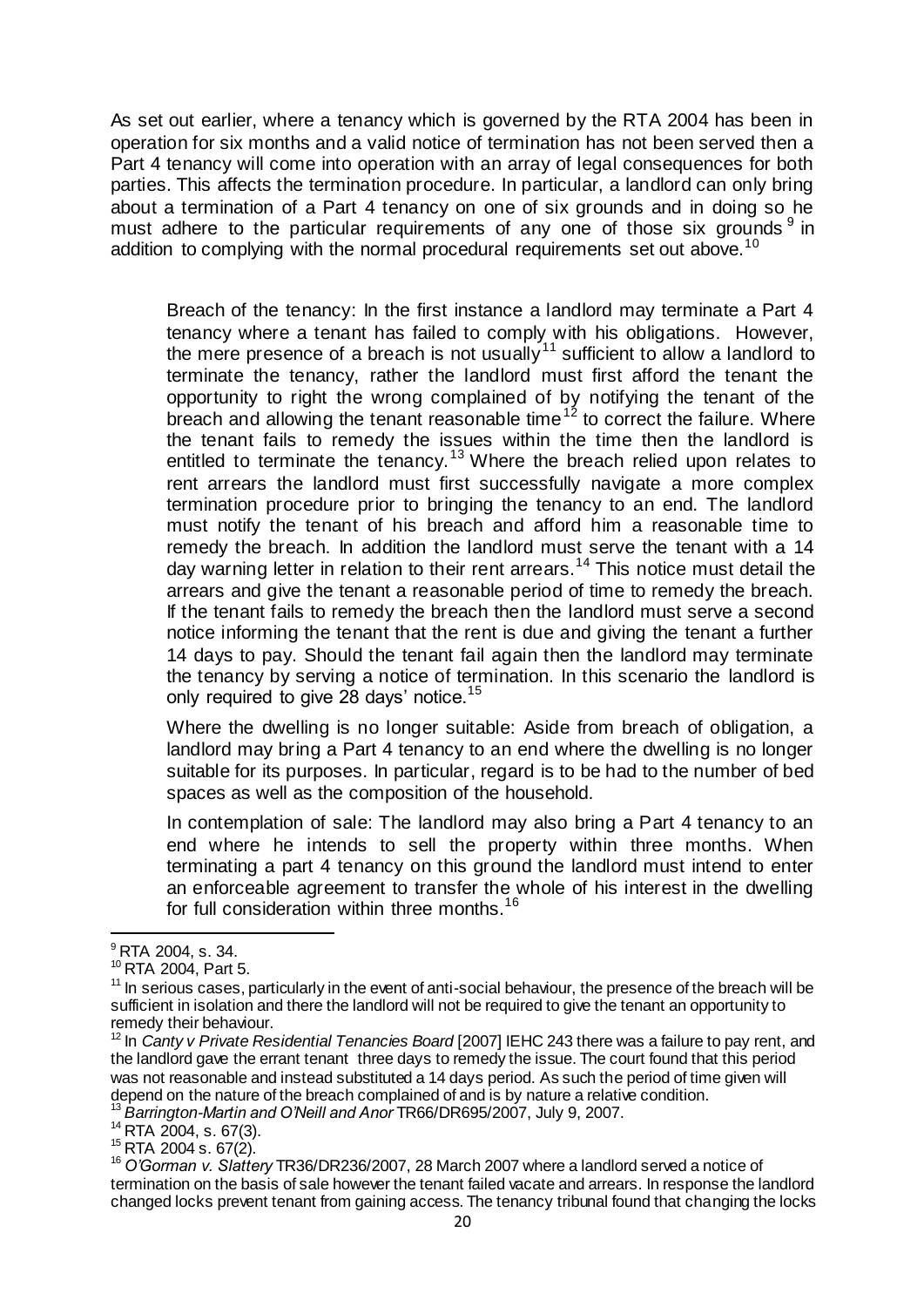Dwelling required for landlords own use: The landlord may also bring a part 4 tenancy to an end where a landlord requires the dwelling for his own uses. However, where the landlord seeks to terminate on this ground he must provide an additional statement to the tenant stating the identity of the new occupants and where the landlord is not one for the occupants the statement must set out the relationship between the new occupants and the landlord, as well as setting out the expected duration of occupation. In addition, where the dwelling becomes available for letting within 6 months then the landlord is obliged to offer the dwelling to the previous tenants.<sup>17</sup>

Substantial refurbishment: The landlord may also bring a Part 4 tenancy to an end where he intends to substantially refurbish or renovate the dwelling. This ground may only be relied on where the manner of renovation requires the dwelling to be vacated. When seeking to terminate a tenancy on this ground the landlord must supply the tenant with a statement detailing the nature of the reservation and should a tenancy of the dwelling become available then the landlord is obliged to offer the tenant a tenancy.<sup>18</sup> Where the landlord wishes to terminate a Part 4 tenancy but is unable to rely on one of the 6 permitted grounds he must either serve notice on or after the end of the fourth year or serve notice during the first six months of the tenancy.

#### <span id="page-20-0"></span>**4.3. Return of the deposit**

1

 Within what timeframe and under what conditions does the landlord have to return the tenant's security deposit?

A security deposit is normally paid by a tenant to a landlord or agent at the commencement of a tenancy. The landlord or agent hold the deposit of the duration of the tenancy and at the end of a tenancy the landlord, or their agent, is under a duty to return the deposit within a reasonable timeframe.

- What deductions can the landlord make from the security deposit?
	- $\circ$  In the case of a furnished dwelling: may the landlord make a deduction for damages due to the ordinary use of furniture?

In the event that the tenant causes damage to the dwelling in excess of normal wear and tear, the landlord will be able to use part or all of the deposit to offset the cost of repair. Alternatively where there is rent outstanding at the end of the tenancy the landlord may retain some or all of the deposit to cover the arrears. Finally where the tenant owes money for utility bills at the end of the tenancy and the utility bill is in the landlords name then he may withhold some or all of the deposit to cover these costs. The majority of disputes before the Private Residential Tenancies Board concern allegations of illegal retention of the deposit. The extent of the number of claims has forced the Government to consider introducing a deposit protection scheme.

constituted an unlawful termination of the tenancy and awarded €9,000 compensation for inconvenience. Also see *Boyne v. Hanaway* TR49/DR1262/2008.

<sup>17</sup> *Barrett v. Ward* TR135/DR963/2007, 31 March 2008, landlord failed to offer the dwelling to the previous tenants and was imposed with paying compensation of €3,300 to the tenants.

<sup>18</sup> *Hewer v. Williams* TR21/DR427&1252/2008, 30 July 2008.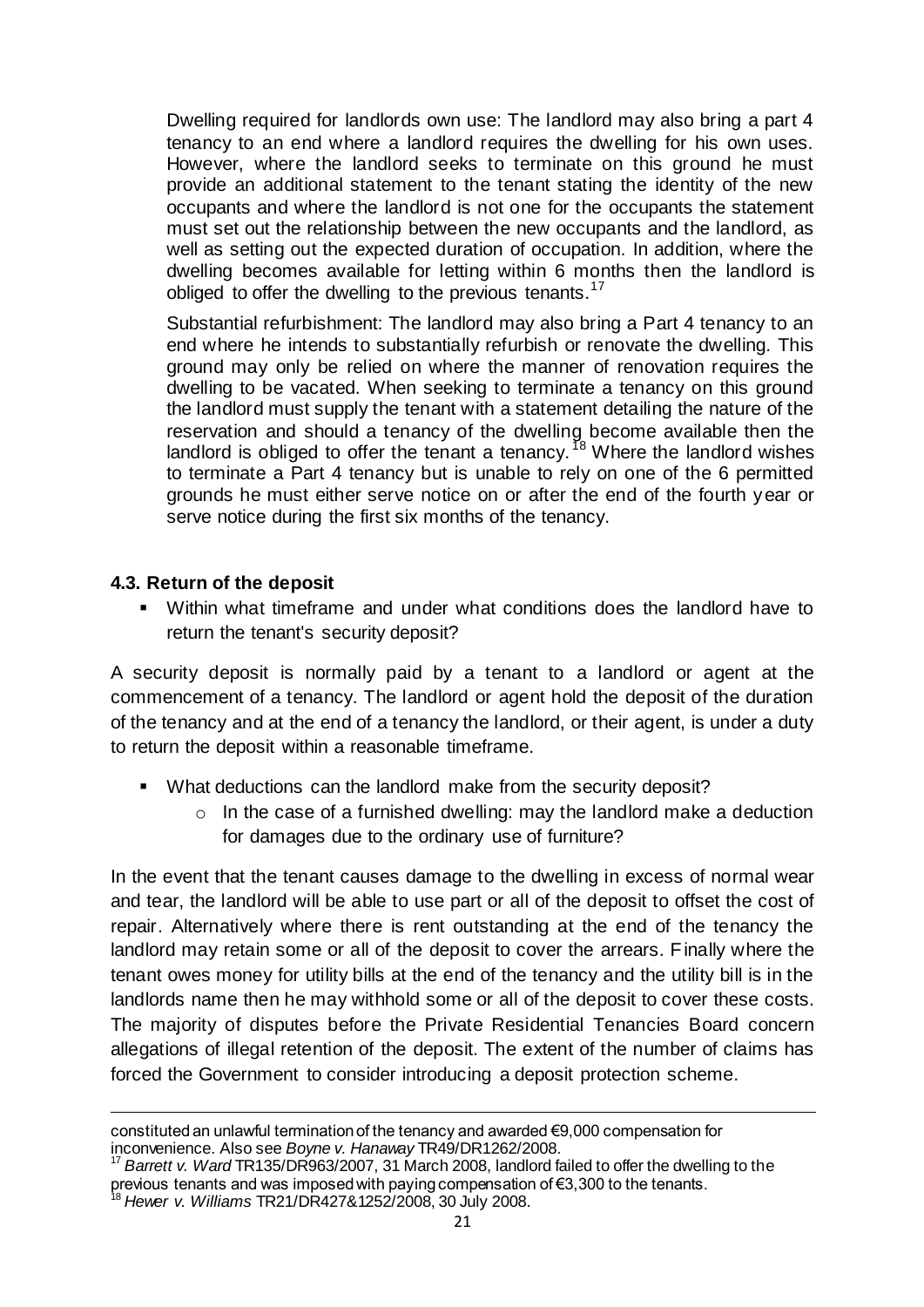#### <span id="page-21-0"></span>**4.4. Adjudicating a dispute**

- In what forum are tenancy cases typically adjudicated?
	- o Are there specialized courts for adjudication of tenancy disputes?

The RTA 2004 substantially reformed the law regulating the relationship of landlord and tenant with respect to private residential tenancies. In particular, the Act established the Private Residential Tenancies Board which was charged with primary responsibility for regulating the residential tenancies sector. The Board was empowered to provide alternative dispute resolution mechanisms, including mediation and arbitration and ultimately a hearing before a board from the Private Residential Tenancies Board. Any private tenant has the right make an application to the Board for dispute resolution services.

Total disputes dealt with by the Private Residential Tenancies Board 2012

| <b>Nature of dispute</b>                           | <b>Total Disputes 2012</b> |
|----------------------------------------------------|----------------------------|
| Deposit retention                                  | 836                        |
| <b>Rent arrears</b>                                | 719                        |
| Breach of landlord obligations                     | 462                        |
| Breach of tenant obligations                       | 424                        |
| Invalid Notice of termination                      | 419                        |
| Standard and maintenance of dwelling               | 369                        |
| Overholding                                        | 283                        |
| Unlawful termination of tenancy (Illegal eviction) | 202                        |
| Other                                              | 116                        |
| Anti-social behaviour                              | 115                        |
| Breach of fixed term lease                         | 113                        |
| Damage in excess of normal wear and tear           | 105                        |
| Rent more than market rate                         | 61                         |
|                                                    |                            |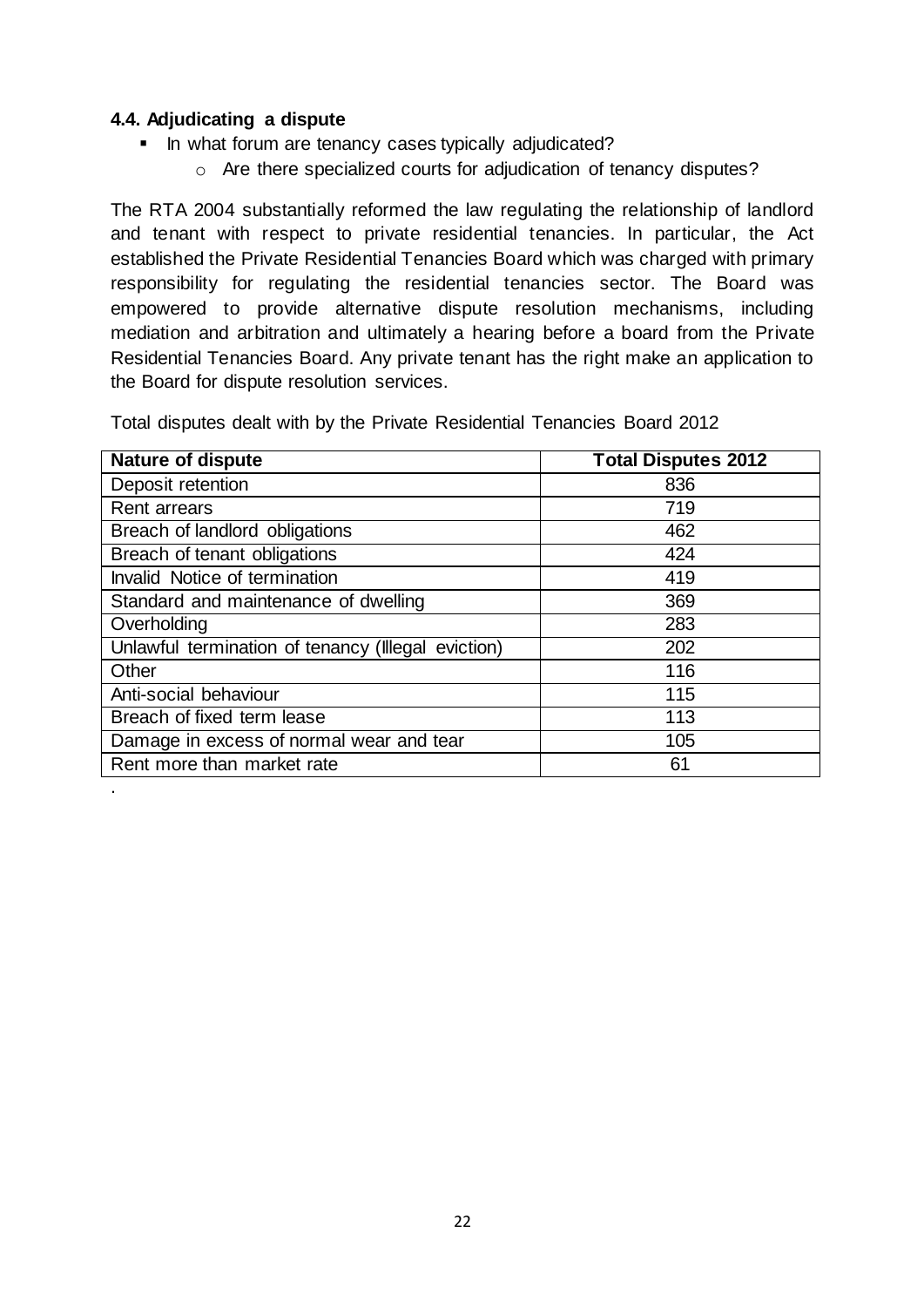# <span id="page-22-0"></span>**5. Additional information**

• How does a prospective tenant proceed in order to get social or subsidized housing (e.g. dwellings offered by housing associations, municipalities, public bodies etc.) or housing allowances?

Local authorities are the main providers of housing with a public task in the Ireland. This is rented accommodation provided to eligible households experiencing housing need by the council which is cheaper than in the private rented sector. Matching of landlord and tenant does not take place through a market, as is the case in the private rented sector. Instead, local authorities provide social housing supports to households based on need. The local authority is under a statutory duty to carry out a housing need assessment within its functional area at regular intervals, (triennially). However, it is only when a local authority receives an application for social housing support from an eligible household that the matching process will begin. Any person over the age of 18 can apply for local authority housing in Ireland and where their application is successful they may be housed in a house or flat, or in supported or sheltered accommodation. Where the applicant has special needs the authority may be able to match that person with suitable accommodation. There are a number of stages to the application process. In order to qualify the applicant must have a legal right to remain in the State on a long term basis, be eligible for social housing and in need of social housing. sets out the legal residency rights of a range of groups including:

- naturalised citizens;
- non-EEA nationals married to/in civil partnership with an Irish citizen may be considered as part of a joint application for that household, provided he/she holds a valid Stamp 4 and in this case no specific length of prior residence is required;
- UK nationals, again no specific length of prior residence or employment is required;
- **European Economic Area nationals apply for social housing support from** housing authorities provided that they are employed or self-employed in the State. EEA nationals who are unemployed may apply so long as their lack of employment is due to illness or accident or they are recorded as involuntarily unemployed after having been employed for longer than a year, and they are registered as a job-seeker with Department of Social Protection and FÁS;
- Non EEA nationals married to or in civil partnership with a non-Irish EEA national will be accorded the same rights and entitlements as their EEA national spouse or civil partner with regard to social housing supports;
- Non-EEA nationals with an Irish citizen spouse/civil partner or EEA spouse/civil partner;
- Asylum seekers are not eligible to be considered for social housing support;
- A non-EEA national who has been granted Refugee, Programme Refugee, or Subsidiary Protection status is eligible to be considered for social housing support;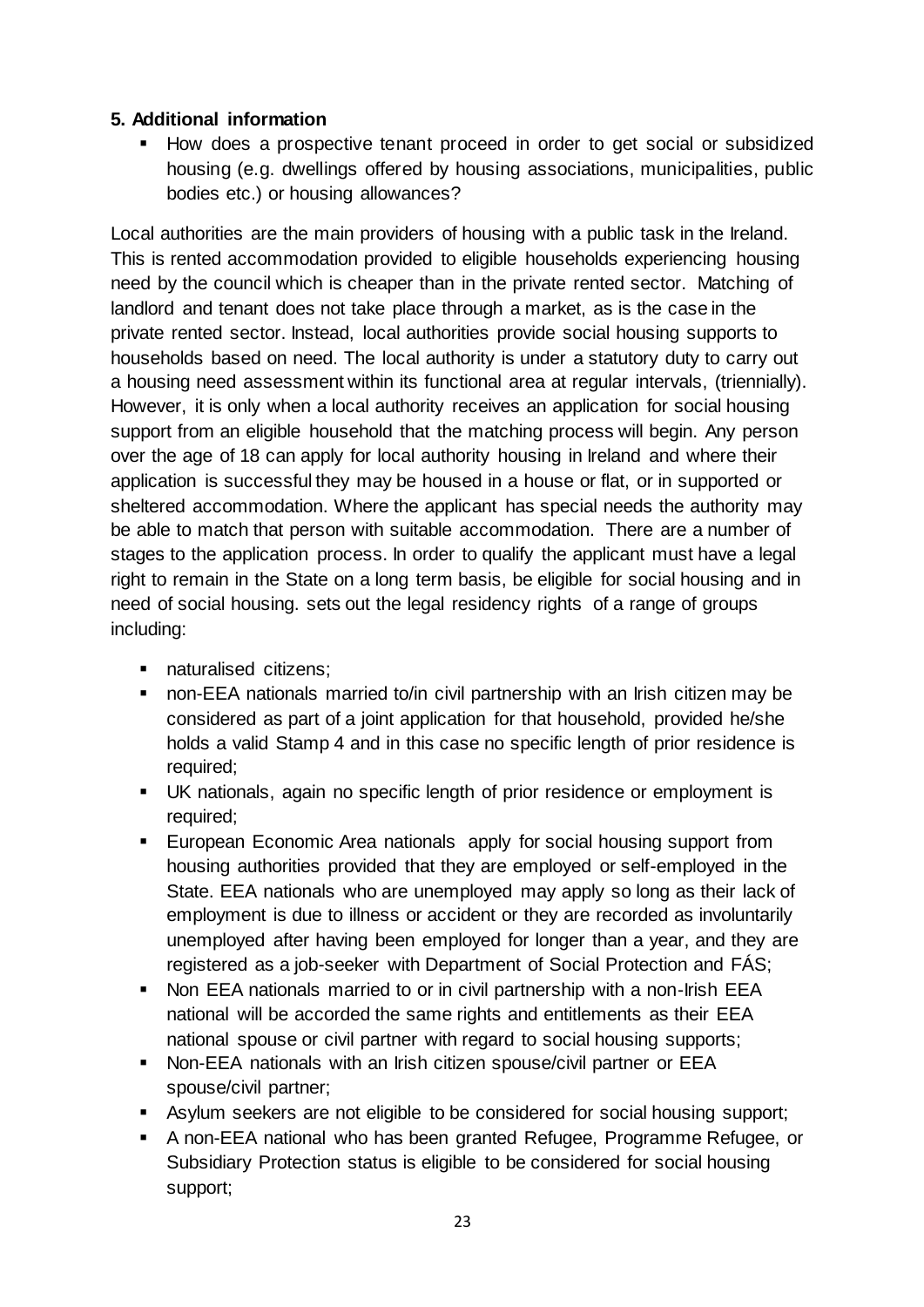Non-EEA nationals with an Irish citizen child may apply for social housing support provided that the child is emotionally and financially dependent on them, and that he/she has been granted a Stamp 4 by Department of Justice on that basis and currently continues to hold that valid Stamp 4.

Once a household has a legal right to reside in the country, that household may submit an application form to the local authority. Upon receipt of the application the housing authority will assess whether the applicant is eligible for social housing. In order to be eligible an applicant will have to satisfy an income test and will have to show that they do not have suitable alternative accommodation. A household will be regarded as having suitable alternative accommodation where a member of the household has property that the household could reasonably be expected to live in. However a property will not be regarded as alternative accommodation where it is occupied by someone who is divorced or legally separated from a member of the household, or whose civil partnership with a household member has been dissolved, it would be overcrowded if the household lived in it, it is unfit for human habitation or it would not adequately meet the accommodation requirements of a household member with a disability.

Once the applicant has been determined eligible for social housing support the authority will then assess whether the housing is in need of social housing. This involves the authority assessing the current accommodation of the applicant. Where such accommodation is temporary, overcrowded, unfit for human habitation, is not suited to the accommodation requirements of a household member with a disability, is shared with another household or is unsuitable for the household in another material way, or where the current accommodation's mortgage has been classified as unsustainable as part of the Mortgage Arrears Resolution Process (MARP) laid down by the Central Bank, then the applicant will demonstrate a need for social housing and the household will be accepted by the authority as being eligible for and in need of social housing supports and placed on a housing waiting list. These lists vary in length greatly from area to area as each housing authority draws up its own rules for deciding order of priority on the waiting list. However these lists generally include people who are homeless, people with special housing needs as well as people seeking a transfer to another Council property. The allocation of local authority housing is subject to equality legislation prohibiting discrimination on 9 grounds.

In Ireland, the majority of housing waiting lists are processed in a manner which is geared towards prioritising certain groups over others according to housing need. Housing authorities in urban areas often use a points based system with households apportioned points based on a number of criteria including length of time on housing waiting list. However in some regions housing authorities are introducing choice based housing allocation systems.

When housing becomes available it is allocated to households at the top of the waiting list. While a household is free to refuse a certain allocation the local authority may reduce that household's priority on the waiting list where the authority considers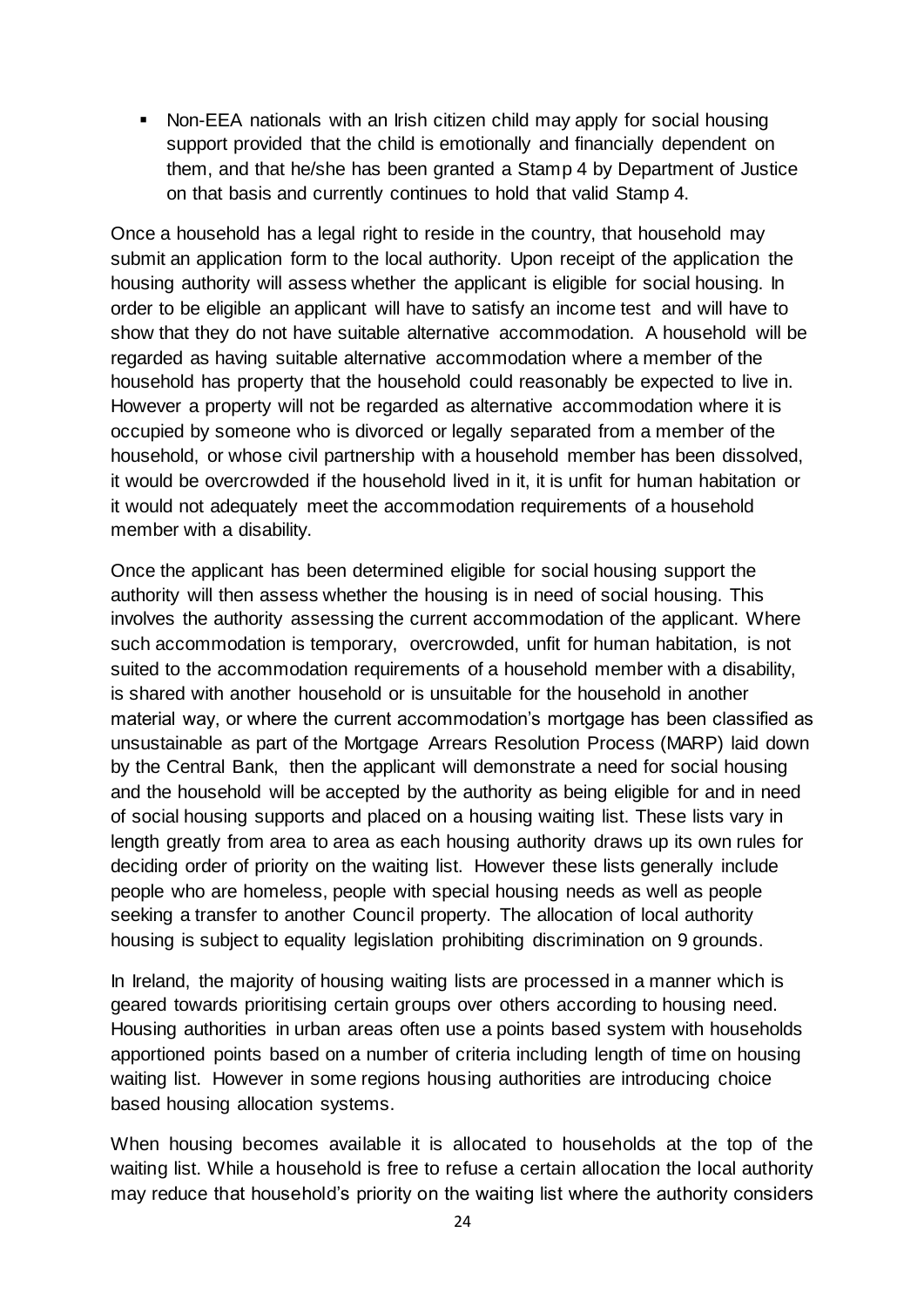that there is not a good reason for refusing the offer, and this is more likely where the household has refused more than one offer. Where an application for housing has been refused or where a household on a housing list considers that the local authority has treated them unfairly by not allocating them a house the household may apply to the Office of the Ombudsman where the issue may be reviewed.

#### **Homelessness**

Providing housing support to homeless persons forms a major aspect of local authorities housing functions. While the Housing Act 1988 did not place a duty on housing authorities to provide housing to people who are homeless, it placed responsibility on the local authority to consider the needs of homeless persons and respond accordingly. Under that Act local authorities are empowered to provide funding to voluntary bodies for the provision of emergency accommodation and long term housing for people who are homeless. Furthermore, the authority is required to carry out assessments every three years of the number of people who are homeless in their administrative area as part of the housing needs assessment. Homeless persons may apply for social housing supports in the same way as any other household and they will be assessed in the framework set out above. However, they are given overall priority for housing.

#### Rent Supplement

Rent Supplement provides financial assistance on the basis of need, to those private rented sector tenants who are experiencing difficulties in paying their rent. The objective of the scheme is to provide short-term income support to assist with reasonable accommodation costs of eligible persons living in private rented accommodation who are unable to provide for their accommodation costs from their own resources, and who do not have accommodation available to them from another source. Successful applicants must fulfil various income and housing requirements. Applicants must not be in full time employment or in full time education , and are means tested and also subject to a habitual residence test. In determining habitual residence it is presumed, until the contrary is shown, that a person is not habitually resident in the State at the date of the making of the application concerned unless the person has been present in the State or any other part of the Common Travel Area for a continuous period of two years ending on that date. However, a deciding officer is required to also take into account all the circumstances of the case including, in particular, the length and continuity of residence in the State or in any other particular country, the length and purpose of any absence from the State, the nature and pattern of the person's employment, the person's main centre of interest; and the future intentions of the person concerned as they appear from all the circumstances. The accommodation must be suitable for the applicant's needs and the rent is capped to a maximum set by the local authority.

#### Housing Assistance Payment